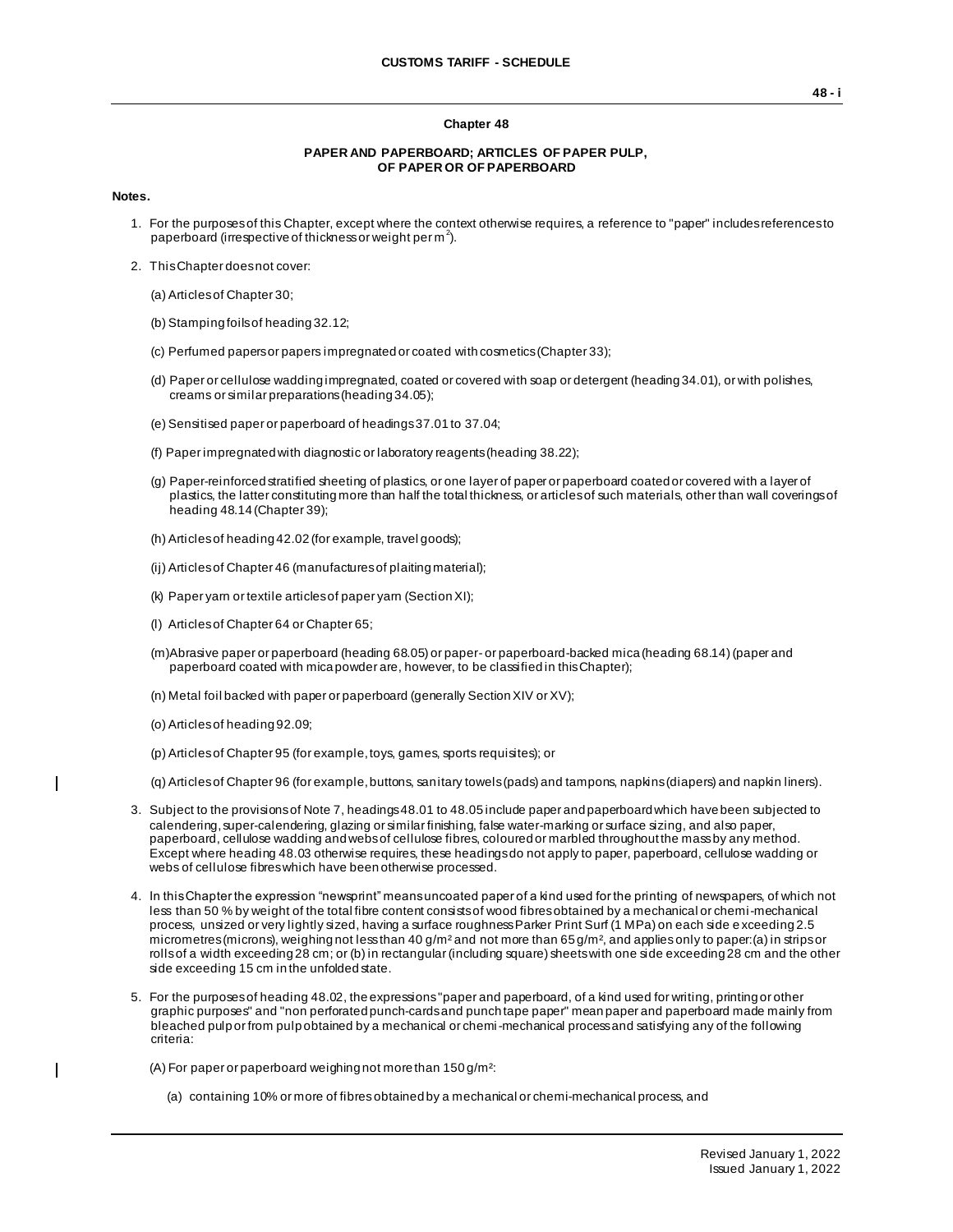$\mathbf{I}$ 

- 1. weighing not more than 80 g/m², or
- 2. coloured throughout the mass; or
- (b) containing more than 8% ash, and
	- 1. weighing not more than 80 g/m², or
	- 2. coloured throughout the mass; or
- (c) containing more than 3% ash and having a brightness of 60% or more; or

(d) containing more than 3% but not more than 8% ash, having a brightness less than 60%, and a burst index equal to or less than 2.5 kPa∙m²/g; or

- (e) containing 3% ash or less, having a brightness of 60% or more and a burst index equal to or less than 2.5 kPa∙m²/g.
- (B) For paper or paperboard weighing more than 150 g/m²:
	- (a) coloured throughout the mass; or
	- (b) having a brightness of 60% or more, and
		- 1. a caliper of 225 micrometres (microns) or less, or

2. a caliper of more than 225 micrometres (microns) but not more than 508 micrometres (microns) and an ash content of more than 3%; or

(c) having a brightness of less than 60%, a caliper of 254 micrometres (microns) or less and an ash content of more than 8%.

Heading 48.02 does not, however, cover filter paper or paperboard (including tea-bag paper) or felt paper or paperboard.

- 6. In this Chapter "kraft paper and paperboard" means paper and paperboard of which not less than 80% by weight of the total fibre content consists of fibres obtained by the chemical sulphate or soda processes.
- 7. Except where the terms of the headings otherwise require, paper, paperboard, cellulose wadding and webs of cellulose fibres answering to a description in two or more of the headings 48.01 to 48.11 are to be classified under that one of such headings which occurs last in numerical order in the Nomenclature.
- 8. Headings 48.03 to 48.09 apply only to paper, paperboard, cellulose wadding and webs of cellulose fibres:
	- (a) in strips or rolls of a width exceeding 36 cm; or
	- (b) in rectangular (including square) sheets with one side exceeding 36 cm and the other side exceeding 15 cm in the unfolded state.
- 9. For the purpose of heading 48.14, the expression "wallpaper and similar wall coverings" applies only to:

(a) Paper in rolls, of a width of not less than 45 cm and not more than 160 cm, suitable for wall or ceiling decoration:

- (i) Grained, embossed, surface-coloured, design-printed or otherwise surface-decorated (for example, with textile flock), whether or not coated or covered with transparent protective plastics;
- (ii) With an uneven surface resulting from the incorporation of particles of wood, straw, etc.;
- (iii) Coated or covered on the face side with plastics, the layer of plastics being grained, embossed, coloured, design-printed or otherwise decorated; or
- (iv) Covered on the face side with plaiting material, whether or not bound together in parallel strands or woven;

(b) Borders and friezes, of paper, treated as above, whether or not in rolls, suitable for wall or ceiling decoration;

(c) Wall coverings of paper made up of several panels, in rolls or sheets, printed so as to make up a scene, design or motif when applied to a wall.

Products on a base of paper or paperboard, suitable for use both as floor coverings and as wall coverings, are to be classified in heading 48.23.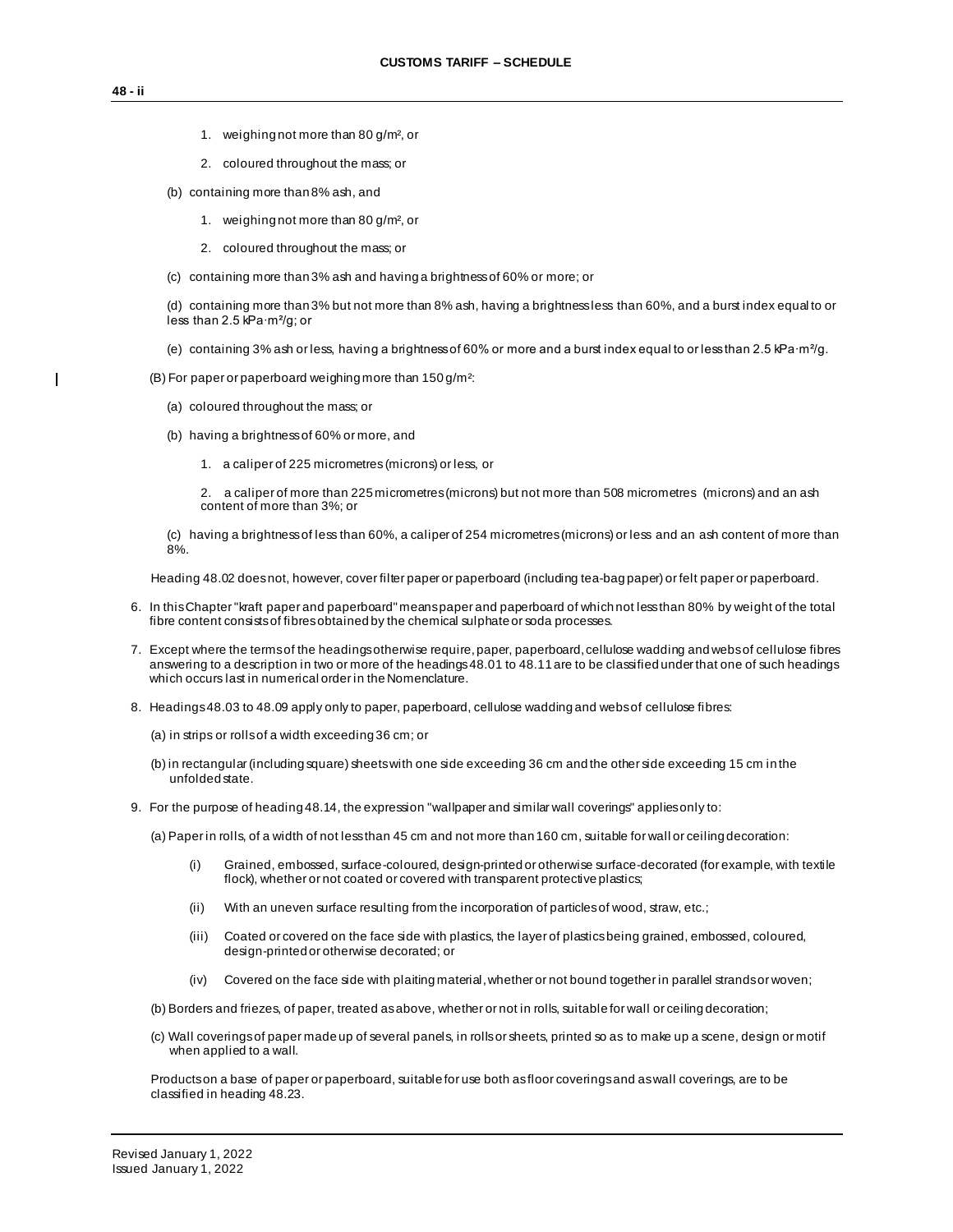- 10. Heading 48.20 does not cover loose sheets or cards, cut to size, whether or not printed, embossed or perforated.
- 11. Heading 48.23 applies, *inter alia*, to perforated paper or paperboard cards for Jacquard or similar machines and paper lace.
- 12. Except for the goods of heading 48.14 or 48.21, paper, paperboard, cellulose wadding and articles thereof, printed with motifs, characters or pictorial representations, which are not merely subsidiary to the primary use of the goods, fall in Chapter 49.

### **Subheading Notes.**

1. For the purpose of subheadings 4804.11 and 4804.19, "kraftliner" means machine-finished or machine-glazed paper and paperboard, of which not less than 80% by weight of the total fibre content consists of wood fibres obtained by the chemical sulphate or soda processes, in rolls, weighing more than 115 g/m² and having a minimum Mullen bursting strength as indicated in the following table or the linearly interpolated or extrapolated equivalent for any other weight.

| Weight<br>g/m <sup>2</sup> | Minimum Mullen bursting strength<br>kPa |
|----------------------------|-----------------------------------------|
| 115                        | 393                                     |
| 125                        | 417                                     |
| 200                        | 637                                     |
| 300                        | 824                                     |
| 400                        | 961                                     |

- 2. For the purpose of subheadings 4804.21 and 4804.29, "sack kraft paper" means machine -finished paper, of which not less than 80% by weight of the total fibre content consists of fibres obtained by the chemical sulphate or soda processes, in roll s, weighing not less than 60 g/m<sup>2</sup> but not more than 115 g/m<sup>2</sup> and meeting one of the following sets of specifications:
	- (a) Having a Mullen burst index of not less than 3.7 kPa∙m²/g and a stretch factor of more than 4.5% in the cross direction and of more than 2% in the machine direction.
	- (b) Having minima for tear and tensile as indicated in the following table or the linearly interpolated equivalent for any other weight:

| Weight<br>g/m <sup>2</sup>   |                                     | Minimum tear<br>m/N                          |                                 | Minimum tensile<br>kN/m                      |
|------------------------------|-------------------------------------|----------------------------------------------|---------------------------------|----------------------------------------------|
|                              | Machine<br>direction                | Machine<br>direction plus<br>cross direction | Cross<br>direction              | Machine<br>Direction plus<br>cross direction |
| 60<br>70<br>80<br>100<br>115 | 700<br>830<br>965<br>1,230<br>1,425 | 1,510<br>1,790<br>2,070<br>2,635<br>3,060    | 1.9<br>2.3<br>2.8<br>3.7<br>4.4 | 6<br>7.2<br>8.3<br>10.6<br>12.3              |

- 3. For the purposes of subheading 4805.11, "semi-chemical fluting paper" means paper, in rolls, of which not less than 65% by weight of the total fibre content consists of unbleached hardwood fibres obtained by a combination of mechanical and chemical pulping processes, and having a CMT 30 (Corrugated Medium Test with 30 minutes of conditioning) crush resistance exceeding 1.8 newtons/g/m² at 50% relative humidity, at 23°C.
- 4. Subheading 4805.12 covers paper, in rolls, made mainly of straw pulp obtained by a combination of mechanical and chemical pulping processes, weighing 130 g/m² or more, and having a CMT 30 (Corrugated Medium Test with 30 minutes of conditioning) crush resistance exceeding 1.4 newtons/g/m<sup>2</sup> at 50% relative humidity, at 23°C.
- 5. Subheadings 4805.24 and 4805.25 cover paper and paperboard made wholly or mainly of pulp of recovered (waste and scrap) paper or paperboard. Testliner may also have a surface layer of dyed paper or of paper made of bleached or unbleached non-recovered pulp. These products have a Mullen burst index of not less than 2 kPa∙m<sup>2</sup>/g.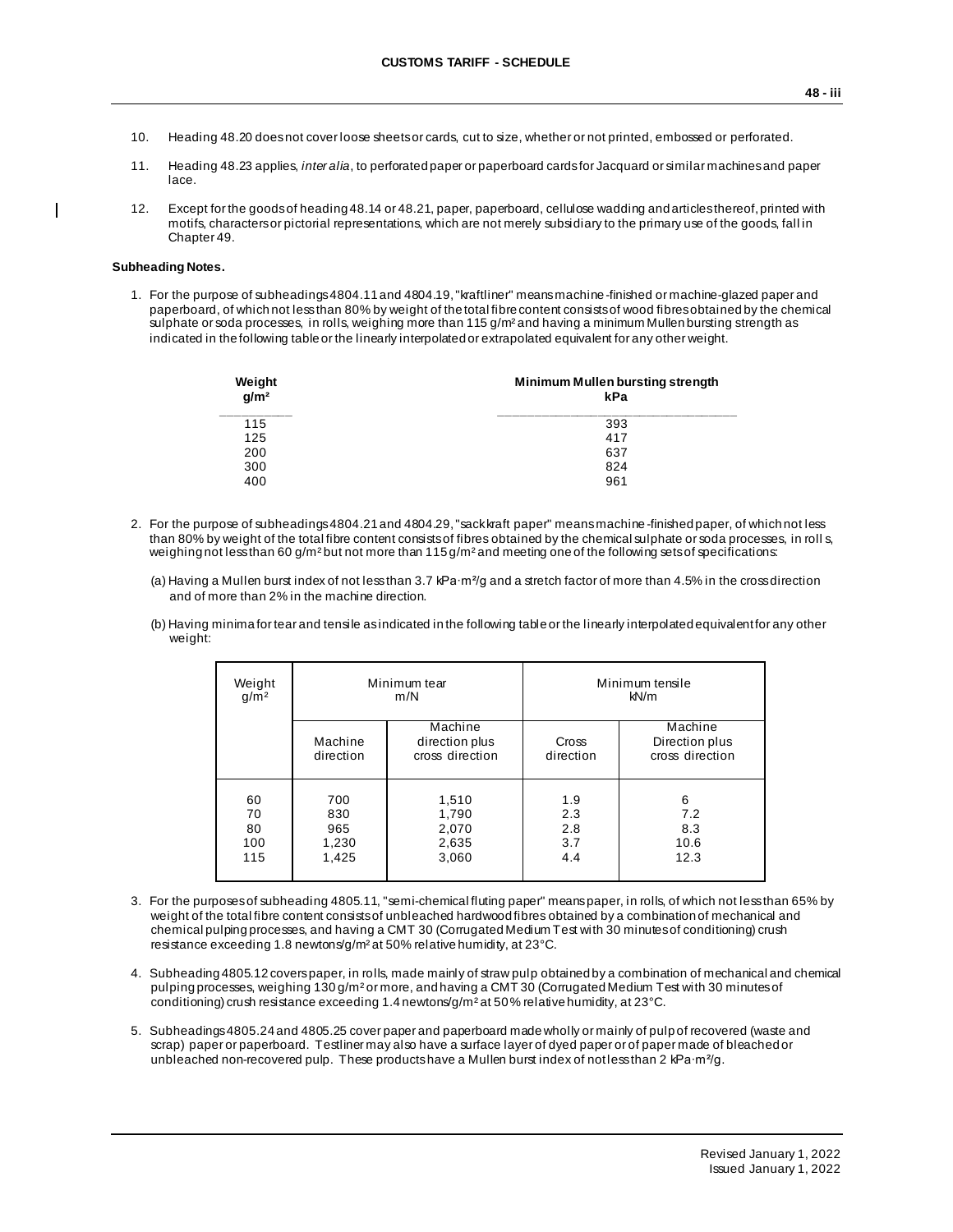- 6. For the purpose of subheading 4805.30 "sulphite wrapping paper" means machine-glazed paper, of which more than 40% by weight of the total fibre content consists of wood fibres obtained by the chemical sulphite process, having an ash content not exceeding 8% and having a Mullen burst index of not less than 1.47 kPa∙m²/g.
- 7. For the purpose of subheading 4810.22, "light-weight coated paper" means paper, coated on both sides, of a total weight not exceeding 72 g/m<sup>2</sup>, with a coating weight not exceeding 15 g/m<sup>2</sup> per side, on a base of which not less than 50% by weight of the total fibre content consists of wood fibres obtained by a mechanical process.

### **Supplementary Note.**

- 1. For the purpose of this Chapter, the expression "not converted" means:
	- (a) in the case of rolls of paper or paperboard, rolls which are the direct output of a paper-making machine and which have not been punched, perforated, scored, ruled, printed, folded, embossed, decorated or otherwise processed (excluding creped or crinkled); and
	- (b) in the case of sheets of paper or paperboard, rectangular (including square) sheets with one side exceeding 43 cm and the other side exceeding 56 cm in the unfolded state and which have not been slit, punched, perforated, scored, ruled, printed, folded, embossed, decorated or otherwise processed.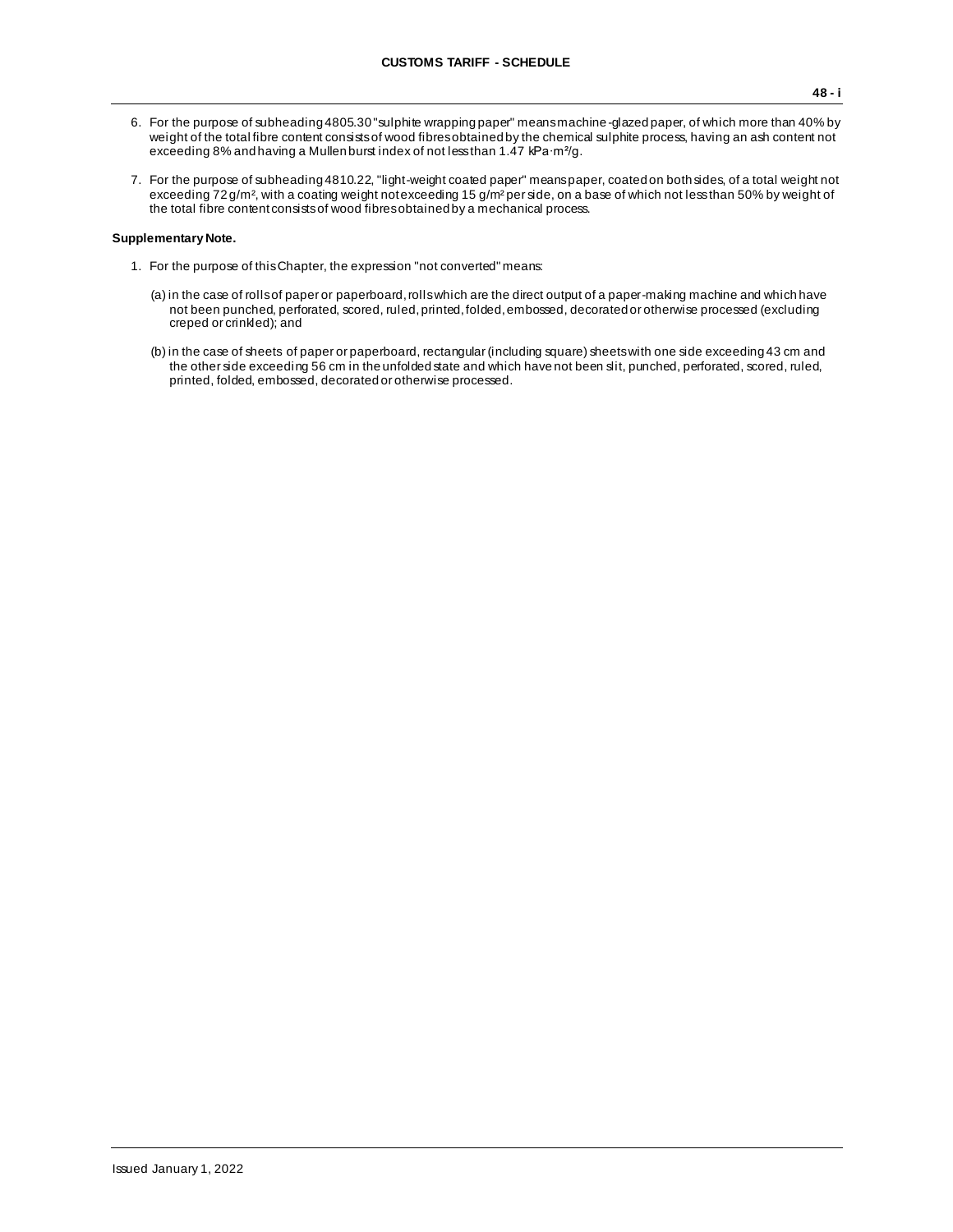| <b>Tariff</b><br>Item | SS | <b>Description of Goods</b>                                                                                                                                                                                                                                                                                 | Unit of<br>Meas.         | <b>MFN</b><br>Tariff | <b>Applicable</b><br><b>Preferential Tariffs</b>                                                                            |
|-----------------------|----|-------------------------------------------------------------------------------------------------------------------------------------------------------------------------------------------------------------------------------------------------------------------------------------------------------------|--------------------------|----------------------|-----------------------------------------------------------------------------------------------------------------------------|
|                       |    | 4801.00.00 00 Newsprint, in rolls or sheets.                                                                                                                                                                                                                                                                | <b>TNE</b>               | Free                 | CCCT, LDCT, GPT, UST,                                                                                                       |
|                       |    |                                                                                                                                                                                                                                                                                                             |                          |                      | MXT, CIAT, CT, CRT, IT,<br>NT, SLT, PT, COLT, JT,<br>PAT, HNT, KRT, CEUT,<br>UAT, CPTPT, UKT: Free                          |
| 48.02                 |    | Uncoated paper and paperboard, of a kind used for writing, printing or<br>other graphic purposes, and non perforated punch-cards and punch<br>tape paper, in rolls or rectangular (including square) sheets, of any size,<br>other than paper of heading 48.01 or 48.03; hand-made paper and<br>paperboard. |                          |                      |                                                                                                                             |
|                       |    | 4802.10.00 00 -Hand-made paper and paperboard                                                                                                                                                                                                                                                               | KGM                      | Free                 | CCCT, LDCT, GPT, UST,<br>MXT, CIAT, CT, CRT, IT,<br>NT, SLT, PT, COLT, JT,<br>PAT, HNT, KRT, CEUT,<br>UAT, CPTPT, UKT: Free |
|                       |    | 4802.20.00 00 -Paper and paperboard of a kind used as a base for photo-sensitive,<br>heat-sensitive or electro-sensitive paper or paperboard                                                                                                                                                                | <b>TNE</b>               | Free                 | CCCT, LDCT, GPT, UST,<br>MXT, CIAT, CT, CRT, IT,<br>NT, SLT, PT, COLT, JT,<br>PAT, HNT, KRT, CEUT,<br>UAT, CPTPT, UKT: Free |
|                       |    | 4802.40.00 00 - Wallpaper base                                                                                                                                                                                                                                                                              | <b>TNE</b>               | Free                 | CCCT, LDCT, GPT, UST,<br>MXT, CIAT, CT, CRT, IT,<br>NT, SLT, PT, COLT, JT,<br>PAT, HNT, KRT, CEUT,<br>UAT, CPTPT, UKT: Free |
|                       |    | -Other paper and paperboard, not containing fibres obtained by a<br>mechanical or chemi-mechanical process or of which not more than<br>10% by weight of the total fibre content consists of such fibres:                                                                                                   |                          |                      |                                                                                                                             |
|                       |    | 4802.54.00 00 - - Weighing less than 40 g/m <sup>2</sup>                                                                                                                                                                                                                                                    | <b>TNE</b>               | Free                 | CCCT, LDCT, GPT, UST,<br>MXT, CIAT, CT, CRT, IT,<br>NT, SLT, PT, COLT, JT,<br>PAT, HNT, KRT, CEUT,<br>UAT, CPTPT, UKT: Free |
| 4802.55.00            |    | - -Weighing 40 g/m <sup>2</sup> or more but not more than 150 g/m <sup>2</sup> , in rolls                                                                                                                                                                                                                   |                          | Free                 | CCCT, LDCT, GPT, UST,<br>MXT, CIAT, CT, CRT, IT,<br>NT, SLT, PT, COLT, JT,<br>PAT, HNT, KRT, CEUT,<br>UAT, CPTPT, UKT: Free |
|                       |    |                                                                                                                                                                                                                                                                                                             | <b>TNE</b>               |                      |                                                                                                                             |
|                       |    | 40 - - - - - Business machine paper and continuous forms bond                                                                                                                                                                                                                                               | <b>TNE</b><br><b>TNE</b> |                      |                                                                                                                             |
|                       |    |                                                                                                                                                                                                                                                                                                             | <b>TNE</b>               |                      |                                                                                                                             |
|                       |    |                                                                                                                                                                                                                                                                                                             | <b>TNE</b>               |                      |                                                                                                                             |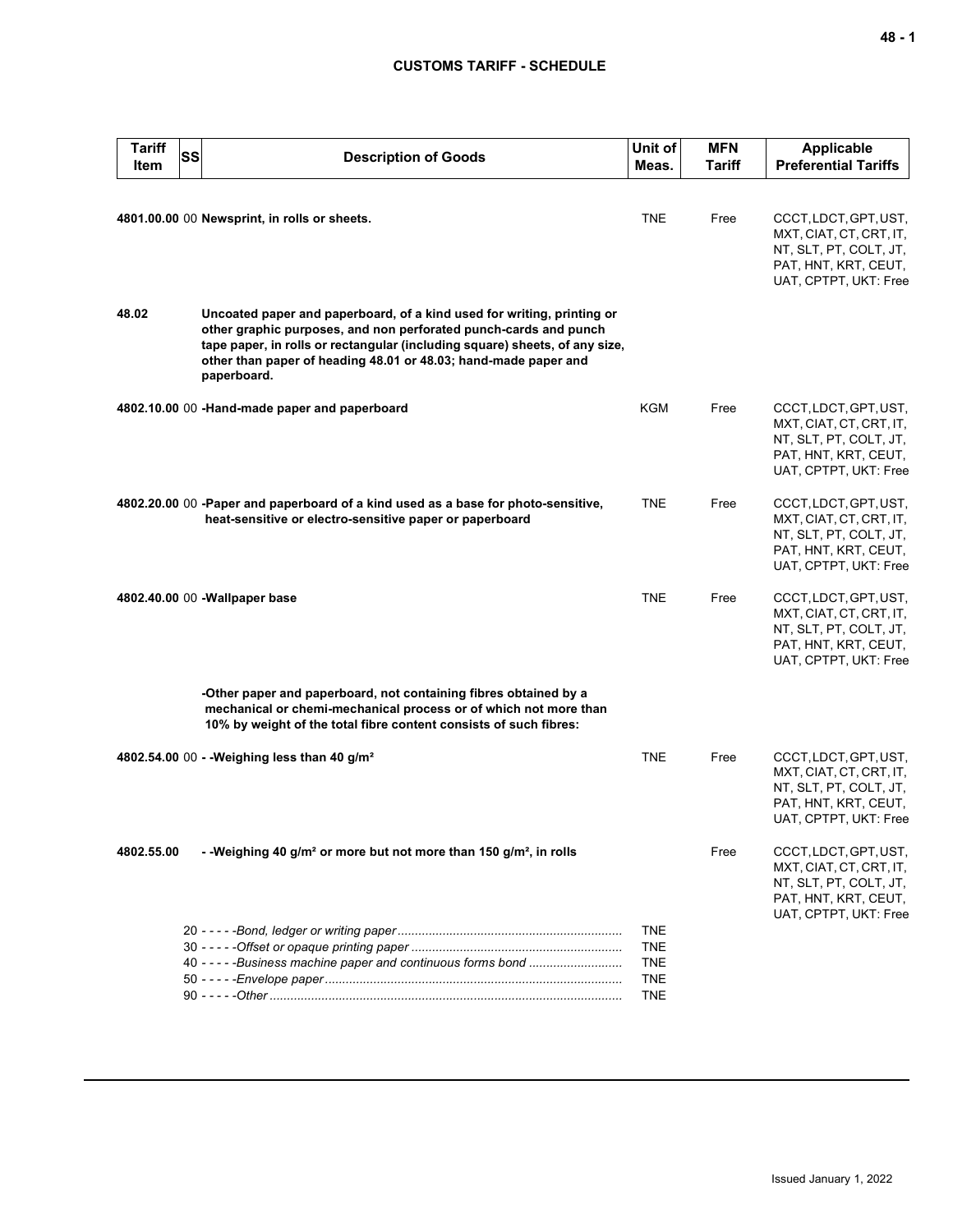| <b>Tariff</b><br><b>SS</b><br>Item | <b>Description of Goods</b>                                                                                                                                                                       | Unit of<br>Meas.                       | <b>MFN</b><br>Tariff | Applicable<br><b>Preferential Tariffs</b>                                                                                   |
|------------------------------------|---------------------------------------------------------------------------------------------------------------------------------------------------------------------------------------------------|----------------------------------------|----------------------|-----------------------------------------------------------------------------------------------------------------------------|
| 4802.56.00                         | - -Weighing 40 g/m <sup>2</sup> or more but not more than 150 g/m <sup>2</sup> , in sheets with one<br>side not exceeding 435 mm and the other side not exceeding<br>297 mm in the unfolded state |                                        | Free                 | CCCT, LDCT, GPT, UST,<br>MXT, CIAT, CT, CRT, IT,<br>NT, SLT, PT, COLT, JT,<br>PAT, HNT, KRT, CEUT,<br>UAT, CPTPT, UKT: Free |
|                                    |                                                                                                                                                                                                   | <b>KGM</b><br><b>KGM</b><br><b>KGM</b> |                      |                                                                                                                             |
| 4802.57.00                         | - - Other, weighing 40 g/m <sup>2</sup> or more but not more than 150 g/m <sup>2</sup>                                                                                                            |                                        | Free                 | CCCT, LDCT, GPT, UST,<br>MXT, CIAT, CT, CRT, IT,<br>NT, SLT, PT, COLT, JT,<br>PAT, HNT, KRT, CEUT,<br>UAT, CPTPT, UKT: Free |
|                                    |                                                                                                                                                                                                   | <b>TNE</b><br><b>TNE</b>               |                      |                                                                                                                             |
| 4802.58.00                         | - - Weighing more than 150 g/m <sup>2</sup>                                                                                                                                                       |                                        | Free                 | CCCT, LDCT, GPT, UST,<br>MXT, CIAT, CT, CRT, IT,<br>NT, SLT, PT, COLT, JT,<br>PAT, HNT, KRT, CEUT,<br>UAT, CPTPT, UKT: Free |
|                                    |                                                                                                                                                                                                   | <b>TNE</b><br><b>TNE</b><br><b>TNE</b> |                      |                                                                                                                             |
|                                    | -Other paper and paperboard, of which more than 10% by weight of the<br>total fibre content consists of fibres obtained by a mechanical or chemi-<br>mechanical process:                          |                                        |                      |                                                                                                                             |
| 4802.61.00                         | - -in rolls                                                                                                                                                                                       |                                        | Free                 | CCCT, LDCT, GPT, UST,<br>MXT, CIAT, CT, CRT, IT,<br>NT, SLT, PT, COLT, JT,<br>PAT, HNT, KRT, CEUT,<br>UAT, CPTPT, UKT: Free |
|                                    | 20 - - - - - Super-calendered or machine finish grades of book paper, for use in the                                                                                                              | <b>TNE</b>                             |                      |                                                                                                                             |
|                                    | manufacture of newspapers, magazines or periodicals                                                                                                                                               | <b>TNE</b><br><b>TNE</b>               |                      |                                                                                                                             |
|                                    | 4802.62.00 00 - - In sheets with one side not exceeding 435 mm and the other side not<br>exceeding 297 mm in the unfolded state                                                                   | KGM                                    | Free                 | CCCT, LDCT, GPT, UST,<br>MXT, CIAT, CT, CRT, IT,<br>NT, SLT, PT, COLT, JT,<br>PAT, HNT, KRT, CEUT,<br>UAT, CPTPT, UKT: Free |
| 4802.69.00                         | - -Other                                                                                                                                                                                          |                                        | Free                 | CCCT, LDCT, GPT, UST,<br>MXT, CIAT, CT, CRT, IT,<br>NT, SLT, PT, COLT, JT,<br>PAT, HNT, KRT, CEUT,<br>UAT, CPTPT, UKT: Free |
|                                    | 20 - - - - - Super-calendered or machine finish grades of book paper, for use in the<br>manufacture of newspapers, magazines or periodicals                                                       | <b>TNE</b><br><b>TNE</b>               |                      |                                                                                                                             |
|                                    |                                                                                                                                                                                                   | <b>TNE</b><br><b>TNE</b>               |                      |                                                                                                                             |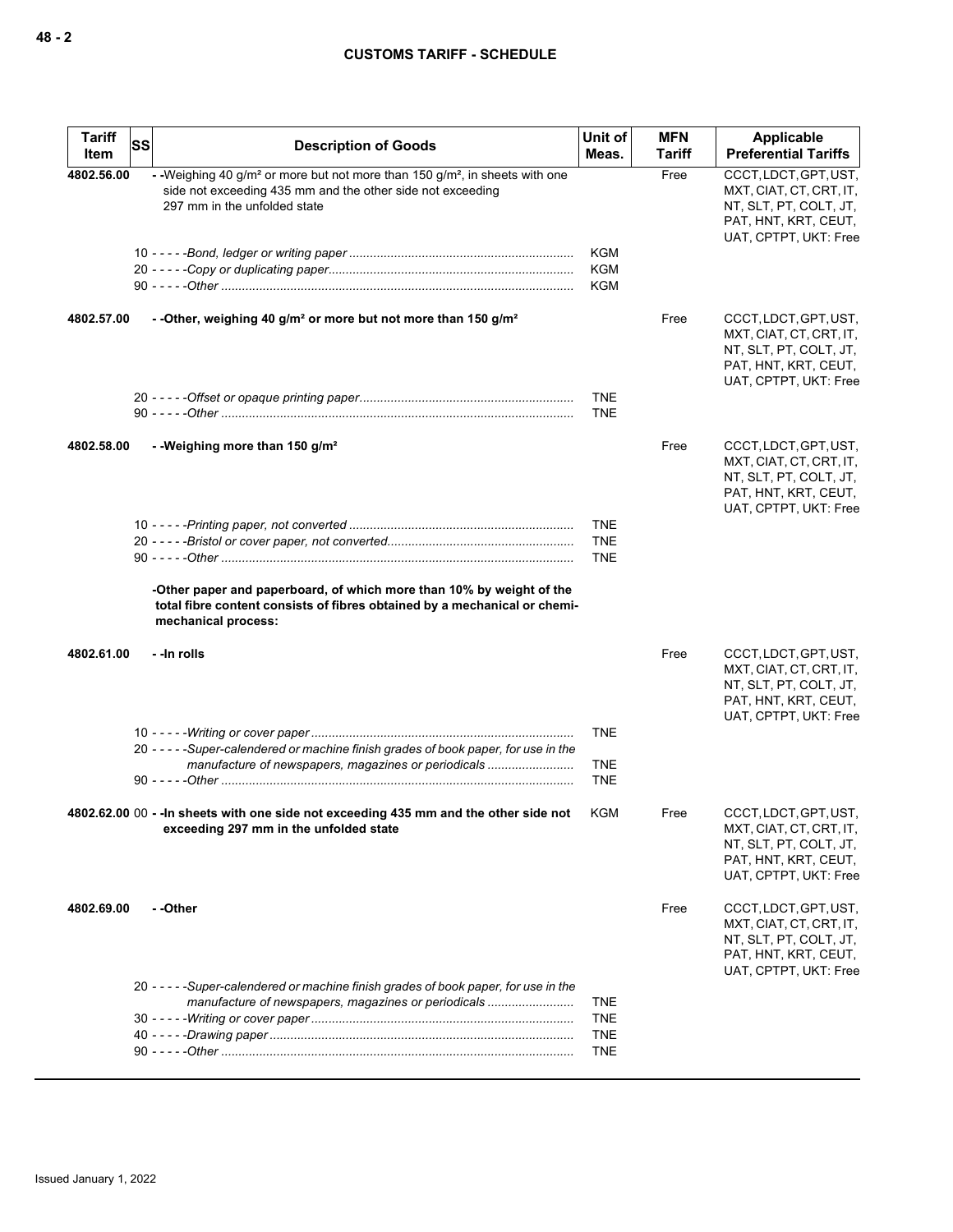| <b>Tariff</b><br>SS<br>Item | <b>Description of Goods</b>                                                                                                                                                                                                                                                                                                    | Unit of<br>Meas.         | <b>MFN</b><br><b>Tariff</b> | <b>Applicable</b><br><b>Preferential Tariffs</b>                                                                            |
|-----------------------------|--------------------------------------------------------------------------------------------------------------------------------------------------------------------------------------------------------------------------------------------------------------------------------------------------------------------------------|--------------------------|-----------------------------|-----------------------------------------------------------------------------------------------------------------------------|
|                             | 4803.00.00 00 Toilet or facial tissue stock, towel or napkin stock and similar paper of a<br>kind used for household or sanitary purposes, cellulose wadding and<br>webs of cellulose fibres, whether or not creped, crinkled, embossed,<br>perforated, surface-coloured, surface-decorated or printed, in rolls or<br>sheets. | <b>TNE</b>               | Free                        | CCCT, LDCT, GPT, UST,<br>MXT, CIAT, CT, CRT, IT,<br>NT, SLT, PT, COLT, JT,<br>PAT, HNT, KRT, CEUT,<br>UAT, CPTPT, UKT: Free |
| 48.04                       | Uncoated kraft paper and paperboard, in rolls or sheets, other than that<br>of heading 48.02 or 48.03.                                                                                                                                                                                                                         |                          |                             |                                                                                                                             |
|                             | -Kraftliner:                                                                                                                                                                                                                                                                                                                   |                          |                             |                                                                                                                             |
|                             | 4804.11.00 00 - - Unbleached                                                                                                                                                                                                                                                                                                   | <b>TNE</b>               | Free                        | CCCT, LDCT, GPT, UST,<br>MXT, CIAT, CT, CRT, IT,<br>NT, SLT, PT, COLT, JT,<br>PAT, HNT, KRT, CEUT,<br>UAT, CPTPT, UKT: Free |
| 4804.19.00 00 - - Other     |                                                                                                                                                                                                                                                                                                                                | <b>TNE</b>               | Free                        | CCCT, LDCT, GPT, UST,<br>MXT, CIAT, CT, CRT, IT,<br>NT, SLT, PT, COLT, JT,<br>PAT, HNT, KRT, CEUT,<br>UAT, CPTPT, UKT: Free |
|                             | -Sack kraft paper:                                                                                                                                                                                                                                                                                                             |                          |                             |                                                                                                                             |
| 4804.21.00                  | --Unbleached                                                                                                                                                                                                                                                                                                                   | <b>TNE</b><br><b>TNE</b> | Free                        | CCCT, LDCT, GPT, UST,<br>MXT, CIAT, CT, CRT, IT,<br>NT, SLT, PT, COLT, JT,<br>PAT, HNT, KRT, CEUT,<br>UAT, CPTPT, UKT: Free |
| 4804.29.00 00 - - Other     |                                                                                                                                                                                                                                                                                                                                | <b>TNE</b>               | Free                        | CCCT, LDCT, GPT, UST,<br>MXT, CIAT, CT, CRT, IT,<br>NT, SLT, PT, COLT, JT,<br>PAT, HNT, KRT, CEUT,<br>UAT, CPTPT, UKT: Free |
|                             | -Other kraft paper and paperboard weighing 150 g/m <sup>2</sup> or less:                                                                                                                                                                                                                                                       |                          |                             |                                                                                                                             |
| 4804.31.00                  | - -Unbleached                                                                                                                                                                                                                                                                                                                  |                          | Free                        | CCCT, LDCT, GPT, UST,<br>MXT, CIAT, CT, CRT, IT,<br>NT, SLT, PT, COLT, JT,<br>PAT, HNT, KRT, CEUT,<br>UAT, CPTPT, UKT: Free |
|                             | -----Wrapping paper:                                                                                                                                                                                                                                                                                                           | <b>TNE</b><br><b>TNE</b> |                             |                                                                                                                             |
|                             | - - - - - Other:                                                                                                                                                                                                                                                                                                               | <b>TNE</b><br><b>TNE</b> |                             |                                                                                                                             |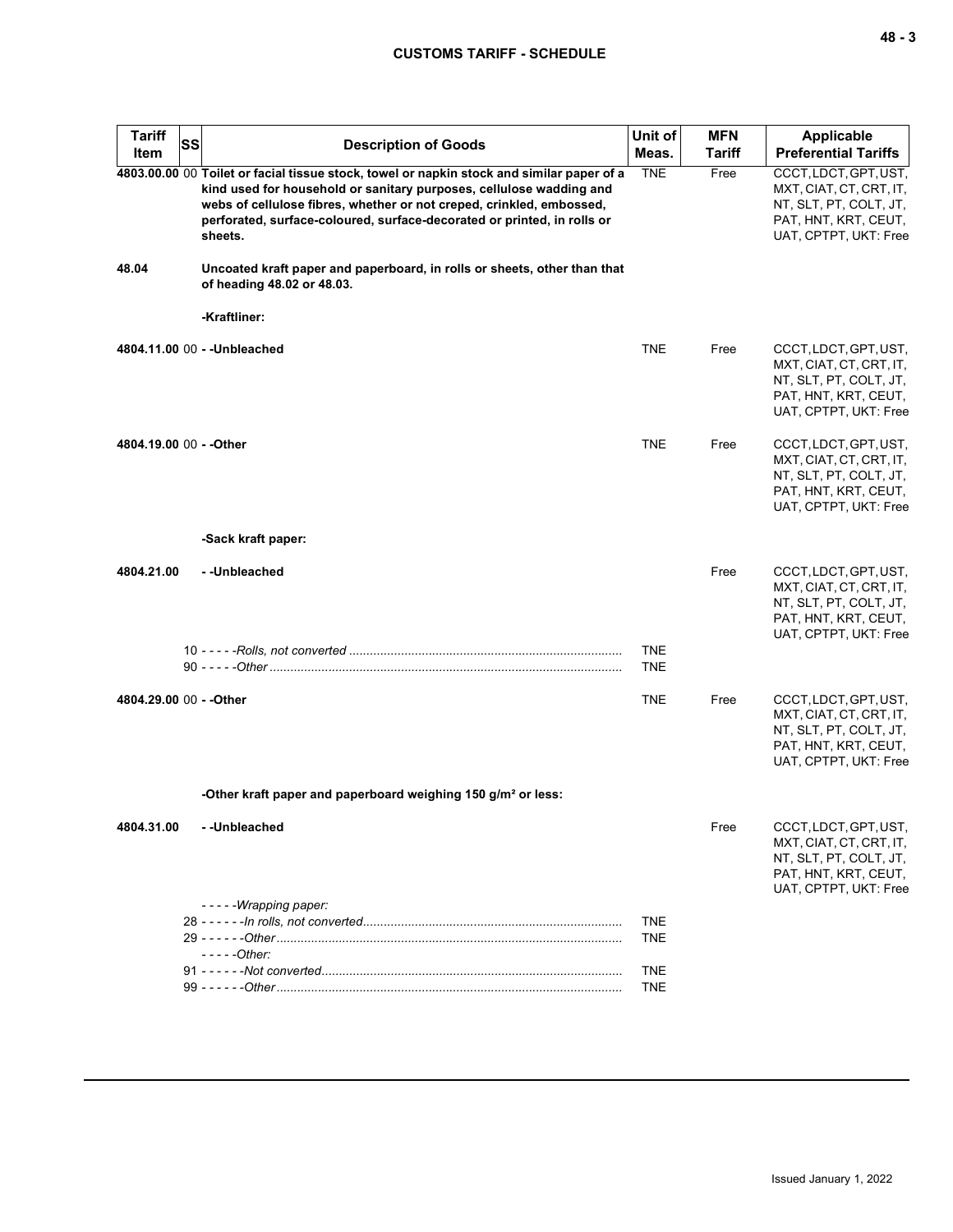| <b>Tariff</b><br>Item   | SS<br><b>Description of Goods</b>                                                                                                                                                    | Unit of<br>Meas.         | <b>MFN</b><br>Tariff | <b>Applicable</b><br><b>Preferential Tariffs</b>                                                                            |
|-------------------------|--------------------------------------------------------------------------------------------------------------------------------------------------------------------------------------|--------------------------|----------------------|-----------------------------------------------------------------------------------------------------------------------------|
| 4804.39.00 00 - - Other |                                                                                                                                                                                      | <b>TNE</b>               | Free                 | CCCT, LDCT, GPT, UST,<br>MXT, CIAT, CT, CRT, IT,<br>NT, SLT, PT, COLT, JT,<br>PAT, HNT, KRT, CEUT,<br>UAT, CPTPT, UKT: Free |
|                         | -Other kraft paper and paperboard weighing more than 150 g/m <sup>2</sup> but less<br>than 225 $q/m^2$ :                                                                             |                          |                      |                                                                                                                             |
| 4804.41.00              | --Unbleached                                                                                                                                                                         |                          | Free                 | CCCT, LDCT, GPT, UST,<br>MXT, CIAT, CT, CRT, IT,<br>NT, SLT, PT, COLT, JT,<br>PAT, HNT, KRT, CEUT,<br>UAT, CPTPT, UKT: Free |
|                         |                                                                                                                                                                                      | <b>TNE</b><br><b>TNE</b> |                      |                                                                                                                             |
|                         | 4804.42.00 00 - -Bleached uniformly throughout the mass and of which more than 95%<br>by weight of the total fibre content consists of wood fibres obtained by<br>a chemical process | <b>TNE</b>               | Free                 | CCCT, LDCT, GPT, UST,<br>MXT, CIAT, CT, CRT, IT,<br>NT, SLT, PT, COLT, JT,<br>PAT, HNT, KRT, CEUT,<br>UAT, CPTPT, UKT: Free |
| 4804.49.00 00 - - Other |                                                                                                                                                                                      | <b>TNE</b>               | Free                 | CCCT, LDCT, GPT, UST,<br>MXT, CIAT, CT, CRT, IT,<br>NT, SLT, PT, COLT, JT,<br>PAT, HNT, KRT, CEUT,<br>UAT, CPTPT, UKT: Free |
|                         | -Other kraft paper and paperboard weighing 225 g/m <sup>2</sup> or more:                                                                                                             |                          |                      |                                                                                                                             |
| 4804.51.00              | --Unbleached                                                                                                                                                                         |                          | Free                 | CCCT, LDCT, GPT, UST,<br>MXT, CIAT, CT, CRT, IT,<br>NT, SLT, PT, COLT, JT,<br>PAT, HNT, KRT, CEUT,<br>UAT, CPTPT, UKT: Free |
|                         | 10 - - - - - Electrical insulating pressboard, of a thickness of 1 mm or more                                                                                                        | <b>TNE</b><br><b>TNE</b> |                      |                                                                                                                             |
|                         | 4804.52.00 00 - -Bleached uniformly throughout the mass and of which more than 95%<br>by weight of the total fibre content consists of wood fibres obtained by<br>a chemical process | <b>TNE</b>               | Free                 | CCCT, LDCT, GPT, UST,<br>MXT, CIAT, CT, CRT, IT,<br>NT, SLT, PT, COLT, JT,<br>PAT, HNT, KRT, CEUT,<br>UAT, CPTPT, UKT: Free |
| 4804.59.00 00 - - Other |                                                                                                                                                                                      | <b>TNE</b>               | Free                 | CCCT, LDCT, GPT, UST,<br>MXT, CIAT, CT, CRT, IT,<br>NT, SLT, PT, COLT, JT,<br>PAT, HNT, KRT, CEUT,<br>UAT, CPTPT, UKT: Free |
| 48.05                   | Other uncoated paper and paperboard, in rolls or sheets, not further<br>worked or processed than as specified in Note 3 to this Chapter.                                             |                          |                      |                                                                                                                             |

**-Fluting paper:**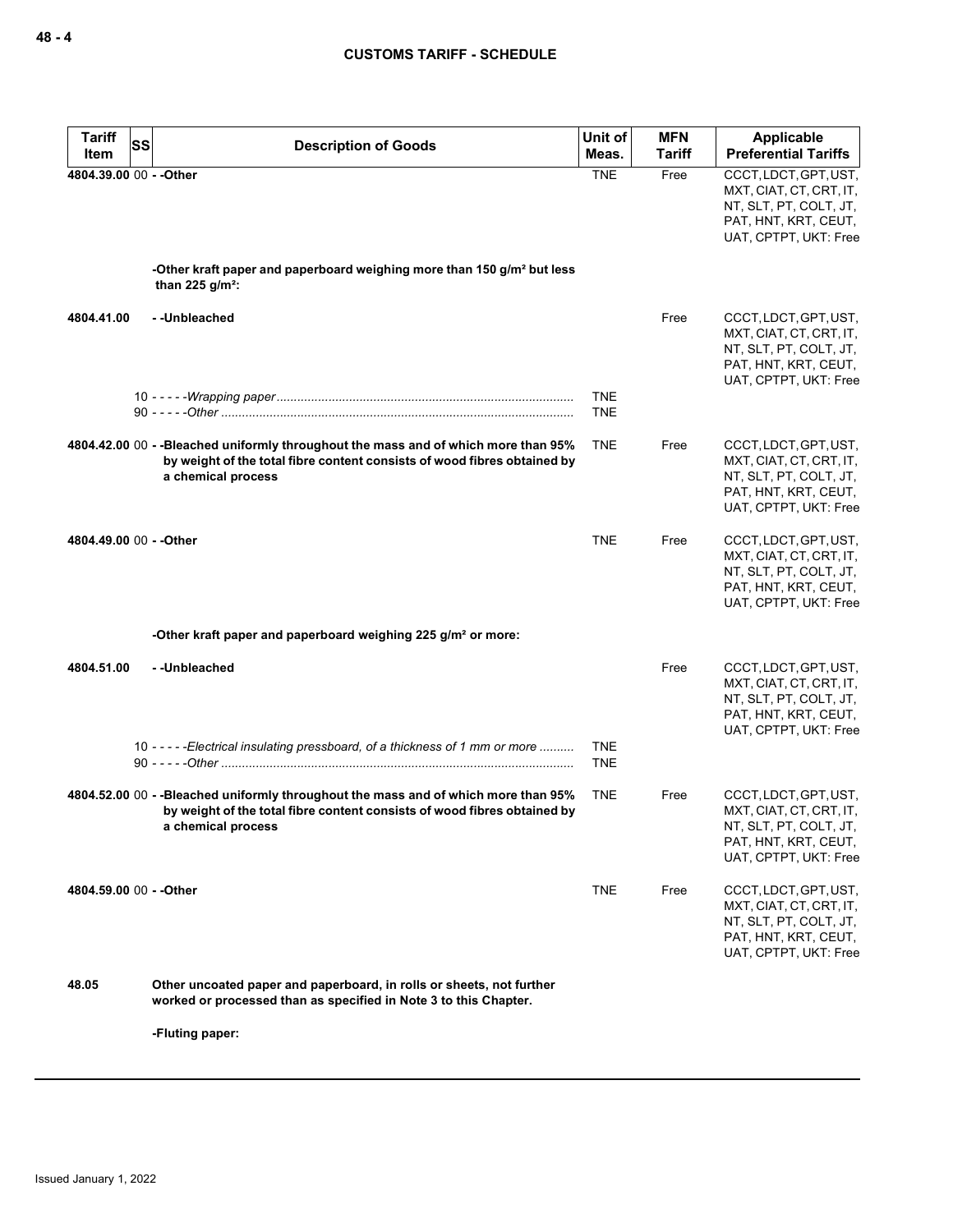| <b>Tariff</b><br>Item   | SS<br><b>Description of Goods</b>             | Unit of<br>Meas.         | <b>MFN</b><br>Tariff | <b>Applicable</b><br><b>Preferential Tariffs</b>                                                                            |
|-------------------------|-----------------------------------------------|--------------------------|----------------------|-----------------------------------------------------------------------------------------------------------------------------|
|                         | 4805.11.00 00 - - Semi-chemical fluting paper | <b>TNE</b>               | Free                 | CCCT, LDCT, GPT, UST,<br>MXT, CIAT, CT, CRT, IT,<br>NT, SLT, PT, COLT, JT,<br>PAT, HNT, KRT, CEUT,<br>UAT, CPTPT, UKT: Free |
|                         | 4805.12.00 00 - - Straw fluting paper         | <b>TNE</b>               | Free                 | CCCT, LDCT, GPT, UST,<br>MXT, CIAT, CT, CRT, IT,<br>NT, SLT, PT, COLT, JT,<br>PAT, HNT, KRT, CEUT,<br>UAT, CPTPT, UKT: Free |
| 4805.19.00 00 - - Other |                                               | <b>TNE</b>               | Free                 | CCCT, LDCT, GPT, UST,<br>MXT, CIAT, CT, CRT, IT,<br>NT, SLT, PT, COLT, JT,<br>PAT, HNT, KRT, CEUT,<br>UAT, CPTPT, UKT: Free |
|                         | -Testliner (recycled liner board):            |                          |                      |                                                                                                                             |
| 4805.24.00              | - -Weighing 150 $g/m^2$ or less               |                          | Free                 | CCCT, LDCT, GPT, UST,<br>MXT, CIAT, CT, CRT, IT,<br>NT, SLT, PT, COLT, JT,<br>PAT, HNT, KRT, CEUT,<br>UAT, CPTPT, UKT: Free |
|                         |                                               | <b>TNE</b><br><b>TNE</b> |                      |                                                                                                                             |
| 4805.25.00              | - - Weighing more than 150 g/m <sup>2</sup>   |                          | Free                 | CCCT, LDCT, GPT, UST,<br>MXT, CIAT, CT, CRT, IT,<br>NT, SLT, PT, COLT, JT,<br>PAT, HNT, KRT, CEUT,<br>UAT, CPTPT, UKT: Free |
|                         |                                               | <b>TNE</b><br><b>TNE</b> |                      |                                                                                                                             |
|                         | 4805.30.00 00 -Sulphite wrapping paper        | <b>TNE</b>               | Free                 | CCCT, LDCT, GPT, UST,<br>MXT, CIAT, CT, CRT, IT,<br>NT, SLT, PT, COLT, JT,<br>PAT, HNT, KRT, CEUT,<br>UAT, CPTPT, UKT: Free |
|                         | 4805.40.00 00 - Filter paper and paperboard   | <b>TNE</b>               | Free                 | CCCT, LDCT, GPT, UST,<br>MXT, CIAT, CT, CRT, IT,<br>NT, SLT, PT, COLT, JT,<br>PAT, HNT, KRT, CEUT,<br>UAT, CPTPT, UKT: Free |
|                         | 4805.50.00 00 - Felt paper and paperboard     | <b>TNE</b>               | Free                 | CCCT, LDCT, GPT, UST,<br>MXT, CIAT, CT, CRT, IT,<br>NT, SLT, PT, COLT, JT,<br>PAT, HNT, KRT, CEUT,<br>UAT, CPTPT, UKT: Free |

**-Other:**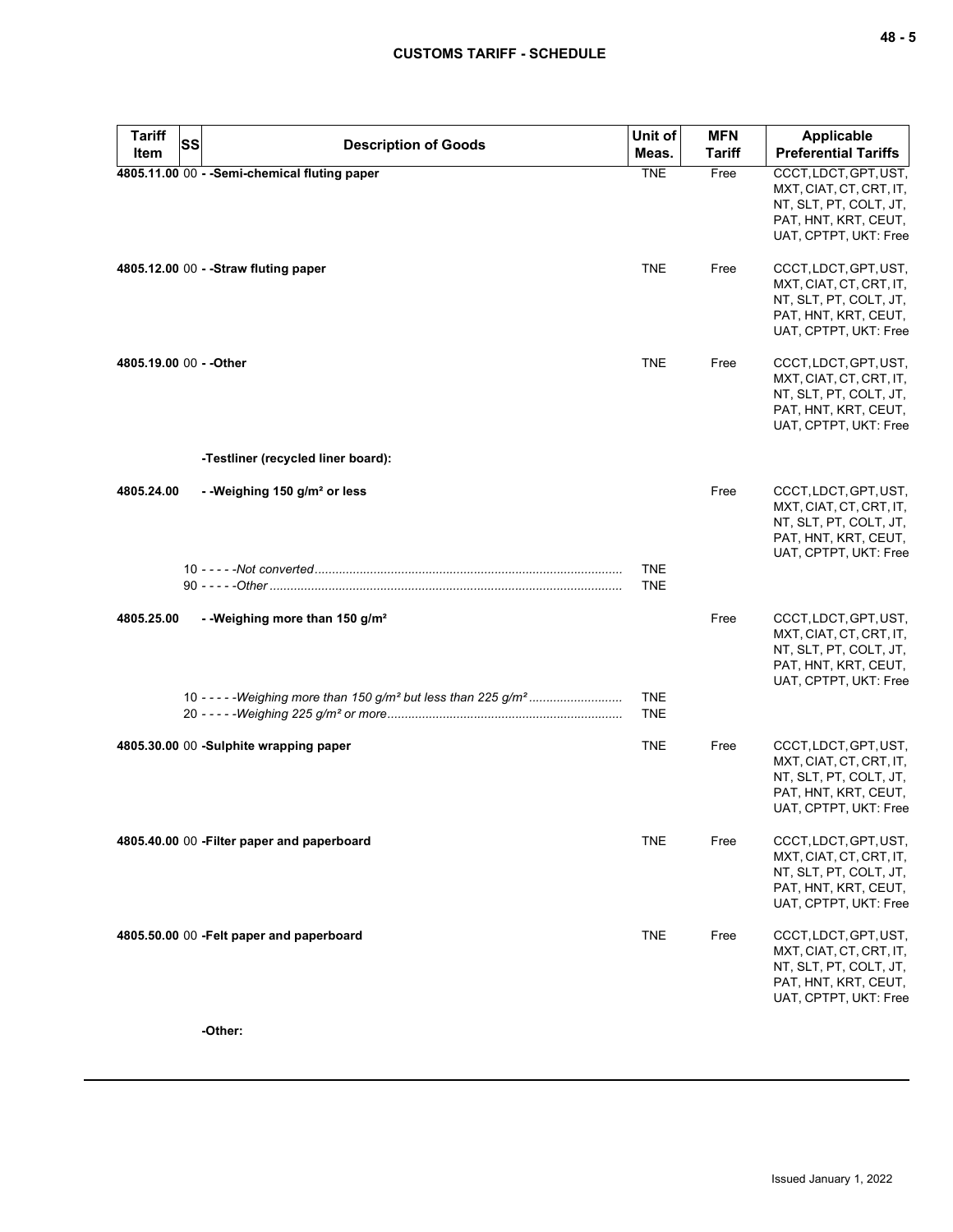| <b>Tariff</b> | <b>SS</b> | <b>Description of Goods</b>                                                                                                                                                                                                      | Unit of                  | <b>MFN</b> | <b>Applicable</b>                                                                                                           |
|---------------|-----------|----------------------------------------------------------------------------------------------------------------------------------------------------------------------------------------------------------------------------------|--------------------------|------------|-----------------------------------------------------------------------------------------------------------------------------|
| Item          |           |                                                                                                                                                                                                                                  | Meas.                    | Tariff     | <b>Preferential Tariffs</b>                                                                                                 |
| 4805.91.00    |           | - - Weighing 150 g/m <sup>2</sup> or less                                                                                                                                                                                        | <b>TNE</b><br><b>TNE</b> | Free       | CCCT, LDCT, GPT, UST,<br>MXT, CIAT, CT, CRT, IT,<br>NT, SLT, PT, COLT, JT,<br>PAT, HNT, KRT, CEUT,<br>UAT, CPTPT, UKT: Free |
|               |           | 4805.92.00 00 - - Weighing more than 150 g/m <sup>2</sup> but less than 225 g/m <sup>2</sup>                                                                                                                                     | TNE                      | Free       | CCCT, LDCT, GPT, UST,<br>MXT, CIAT, CT, CRT, IT,<br>NT, SLT, PT, COLT, JT,<br>PAT, HNT, KRT, CEUT,<br>UAT, CPTPT, UKT: Free |
|               |           | 4805.93.00 00 - - Weighing 225 g/m <sup>2</sup> or more                                                                                                                                                                          | <b>TNE</b>               | Free       | CCCT, LDCT, GPT, UST,<br>MXT, CIAT, CT, CRT, IT,<br>NT, SLT, PT, COLT, JT,<br>PAT, HNT, KRT, CEUT,<br>UAT, CPTPT, UKT: Free |
| 48.06         |           | Vegetable parchment, greaseproof papers, tracing papers and glassine<br>and other glazed transparent or translucent papers, in rolls or sheets.                                                                                  |                          |            |                                                                                                                             |
|               |           | 4806.10.00 00 -Vegetable parchment                                                                                                                                                                                               | <b>TNE</b>               | Free       | CCCT, LDCT, GPT, UST,<br>MXT, CIAT, CT, CRT, IT,<br>NT, SLT, PT, COLT, JT,<br>PAT, HNT, KRT, CEUT,<br>UAT, CPTPT, UKT: Free |
|               |           | 4806.20.00 00 - Greaseproof papers                                                                                                                                                                                               | <b>TNE</b>               | Free       | CCCT, LDCT, GPT, UST,<br>MXT, CIAT, CT, CRT, IT,<br>NT, SLT, PT, COLT, JT,<br>PAT, HNT, KRT, CEUT,<br>UAT, CPTPT, UKT: Free |
|               |           | 4806.30.00 00 - Tracing papers                                                                                                                                                                                                   | <b>TNE</b>               | Free       | CCCT, LDCT, GPT, UST,<br>MXT, CIAT, CT, CRT, IT,<br>NT, SLT, PT, COLT, JT,<br>PAT, HNT, KRT, CEUT,<br>UAT, CPTPT, UKT: Free |
|               |           | 4806.40.00 00 -Glassine and other glazed transparent or translucent papers                                                                                                                                                       | TNE                      | Free       | CCCT, LDCT, GPT, UST,<br>MXT, CIAT, CT, CRT, IT,<br>NT, SLT, PT, COLT, JT,<br>PAT, HNT, KRT, CEUT,<br>UAT, CPTPT, UKT: Free |
|               |           | 4807.00.00 00 Composite paper and paperboard (made by sticking flat layers of paper<br>or paperboard together with an adhesive), not surface-coated or<br>impregnated, whether or not internally reinforced, in rolls or sheets. | TNE.                     | Free       | CCCT, LDCT, GPT, UST,<br>MXT, CIAT, CT, CRT, IT,<br>NT, SLT, PT, COLT, JT,<br>PAT, HNT, KRT, CEUT,<br>UAT, CPTPT, UKT: Free |
| 48.08         |           | Paper and paperboard, corrugated (with or without glued flat surface<br>sheets), creped, crinkled, embossed or perforated, in rolls or sheets,<br>other than paper of the kind described in heading 48.03.                       |                          |            |                                                                                                                             |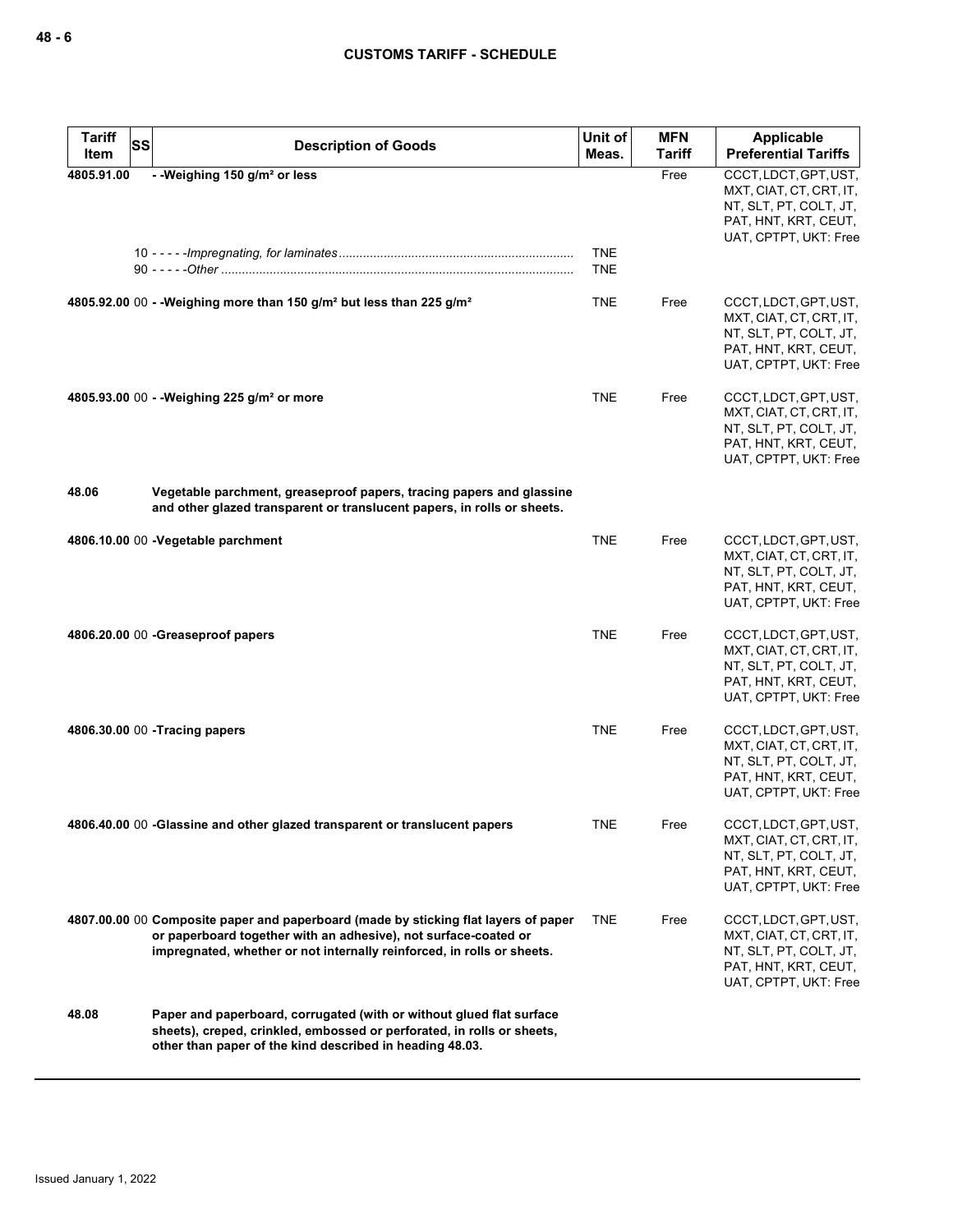| <b>Tariff</b>        | SS                                                                                                                                                                                                                                                                                                     | Unit of    | <b>MFN</b> | <b>Applicable</b>                                                                                                           |
|----------------------|--------------------------------------------------------------------------------------------------------------------------------------------------------------------------------------------------------------------------------------------------------------------------------------------------------|------------|------------|-----------------------------------------------------------------------------------------------------------------------------|
| Item                 | <b>Description of Goods</b>                                                                                                                                                                                                                                                                            | Meas.      | Tariff     | <b>Preferential Tariffs</b>                                                                                                 |
|                      | 4808.10.00 00 -Corrugated paper and paperboard, whether or not perforated                                                                                                                                                                                                                              | <b>TNE</b> | Free       | CCCT, LDCT, GPT, UST,<br>MXT, CIAT, CT, CRT, IT,<br>NT, SLT, PT, COLT, JT,<br>PAT, HNT, KRT, CEUT,<br>UAT, CPTPT, UKT: Free |
|                      | 4808.40.00 00 -Kraft paper, creped or crinkled, whether or not embossed or perforated                                                                                                                                                                                                                  | <b>TNE</b> | Free       | CCCT, LDCT, GPT, UST,<br>MXT, CIAT, CT, CRT, IT,<br>NT, SLT, PT, COLT, JT,<br>PAT, HNT, KRT, CEUT,<br>UAT, CPTPT, UKT: Free |
| 4808.90.00 00 -Other |                                                                                                                                                                                                                                                                                                        | <b>TNE</b> | Free       | CCCT, LDCT, GPT, UST,<br>MXT, CIAT, CT, CRT, IT,<br>NT, SLT, PT, COLT, JT,<br>PAT, HNT, KRT, CEUT,<br>UAT, CPTPT, UKT: Free |
| 48.09                | Carbon paper, self-copy paper and other copying or transfer papers<br>(including coated or impregnated paper for duplicator stencils or offset<br>plates), whether or not printed, in rolls or sheets.                                                                                                 |            |            |                                                                                                                             |
|                      | 4809.20.00 00 -Self-copy paper                                                                                                                                                                                                                                                                         | <b>TNE</b> | Free       | CCCT, LDCT, GPT, UST,<br>MXT, CIAT, CT, CRT, IT,<br>NT, SLT, PT, COLT, JT,<br>PAT, HNT, KRT, CEUT,<br>UAT, CPTPT, UKT: Free |
| 4809.90.00 00 -Other |                                                                                                                                                                                                                                                                                                        | <b>TNE</b> | Free       | CCCT, LDCT, GPT, UST,<br>MXT, CIAT, CT, CRT, IT,<br>NT, SLT, PT, COLT, JT,<br>PAT, HNT, KRT, CEUT,<br>UAT, CPTPT, UKT: Free |
| 48.10                | Paper and paperboard, coated on one or both sides with kaolin (China<br>clay) or other inorganic substances, with or without a binder, and with<br>no other coating, whether or not surface-coloured, surface-decorated or<br>printed, in rolls or rectangular (including square) sheets, of any size. |            |            |                                                                                                                             |
|                      | -Paper and paperboard of a kind used for writing, printing or other<br>graphic purposes, not containing fibres obtained by a mechancial or<br>chemi-mechanical process or of which not more than 10% by weight of<br>the total fibre content consists of such fibres:                                  |            |            |                                                                                                                             |
| 4810.13.00           | - - In rolls<br>$---Weighing 150 g/m2 or less:$                                                                                                                                                                                                                                                        |            | Free       | CCCT, LDCT, GPT, UST,<br>MXT, CIAT, CT, CRT, IT,<br>NT, SLT, PT, COLT, JT,<br>PAT, HNT, KRT, CEUT,<br>UAT, CPTPT, UKT: Free |
|                      |                                                                                                                                                                                                                                                                                                        | <b>TNE</b> |            |                                                                                                                             |
|                      |                                                                                                                                                                                                                                                                                                        | <b>TNE</b> |            |                                                                                                                             |
|                      |                                                                                                                                                                                                                                                                                                        | <b>TNE</b> |            |                                                                                                                             |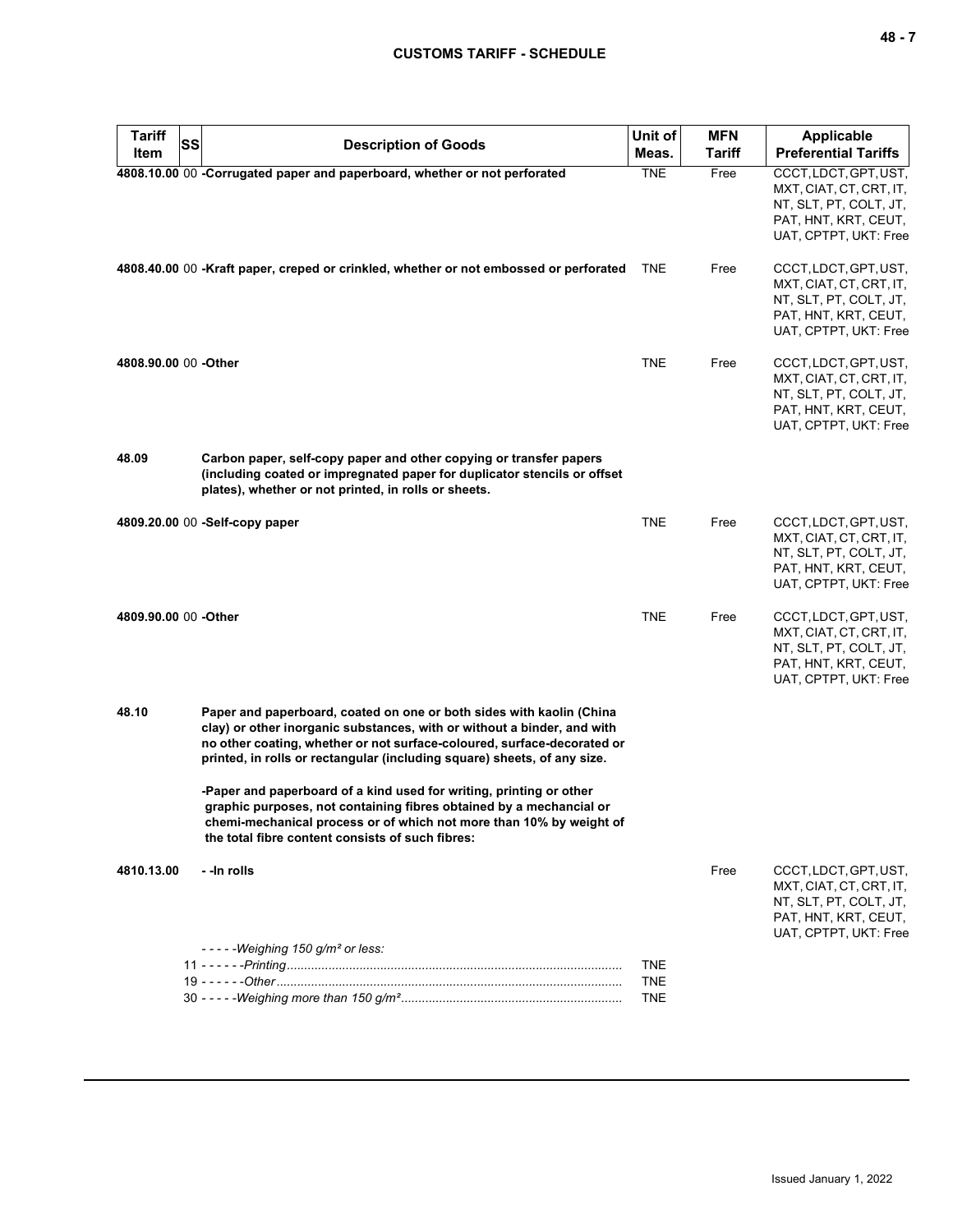| <b>Tariff</b><br>Item   | SS | <b>Description of Goods</b>                                                                                                                                                                                                          | Unit of<br>Meas. | <b>MFN</b><br>Tariff | Applicable<br><b>Preferential Tariffs</b>                                                                                   |
|-------------------------|----|--------------------------------------------------------------------------------------------------------------------------------------------------------------------------------------------------------------------------------------|------------------|----------------------|-----------------------------------------------------------------------------------------------------------------------------|
|                         |    | 4810.14.00 00 - - In sheets with one side not exceeding 435 mm and the other side not<br>exceeding 297 mm in the unfolded state                                                                                                      | <b>TNE</b>       | Free                 | CCCT, LDCT, GPT, UST,<br>MXT, CIAT, CT, CRT, IT,<br>NT, SLT, PT, COLT, JT,<br>PAT, HNT, KRT, CEUT,<br>UAT, CPTPT, UKT: Free |
| 4810.19.00              |    | - -Other                                                                                                                                                                                                                             |                  | Free                 | CCCT, LDCT, GPT, UST,<br>MXT, CIAT, CT, CRT, IT,<br>NT, SLT, PT, COLT, JT,<br>PAT, HNT, KRT, CEUT,<br>UAT, CPTPT, UKT: Free |
|                         |    | $--$ - Weighing 150 g/m <sup>2</sup> or less:                                                                                                                                                                                        |                  |                      |                                                                                                                             |
|                         |    |                                                                                                                                                                                                                                      | <b>TNE</b>       |                      |                                                                                                                             |
|                         |    |                                                                                                                                                                                                                                      | <b>TNE</b>       |                      |                                                                                                                             |
|                         |    |                                                                                                                                                                                                                                      | <b>TNE</b>       |                      |                                                                                                                             |
|                         |    | -Paper and paperboard of a kind used for writing, printing or other<br>graphic purposes, of which more than 10% by weight of the total fibre<br>content consists of fibres obtained by a mechanical or chemi-<br>mechanical process: |                  |                      |                                                                                                                             |
| 4810.22.00              |    | --Light-weight coated paper                                                                                                                                                                                                          |                  | Free                 | CCCT, LDCT, GPT, UST,<br>MXT, CIAT, CT, CRT, IT,<br>NT, SLT, PT, COLT, JT,<br>PAT, HNT, KRT, CEUT,<br>UAT, CPTPT, UKT: Free |
|                         |    |                                                                                                                                                                                                                                      | <b>TNE</b>       |                      |                                                                                                                             |
|                         |    |                                                                                                                                                                                                                                      | <b>TNE</b>       |                      |                                                                                                                             |
|                         |    |                                                                                                                                                                                                                                      |                  |                      |                                                                                                                             |
| 4810.29.00 00 - - Other |    |                                                                                                                                                                                                                                      | <b>TNE</b>       | Free                 | CCCT, LDCT, GPT, UST,<br>MXT, CIAT, CT, CRT, IT,<br>NT, SLT, PT, COLT, JT,<br>PAT, HNT, KRT, CEUT,<br>UAT, CPTPT, UKT: Free |
|                         |    | -Kraft paper and paperboard, other than that of a kind used for writing,<br>printing or other graphic purposes:                                                                                                                      |                  |                      |                                                                                                                             |
|                         |    | 4810.31.00 00 - -Bleached uniformly throughout the mass and of which more than 95%<br>by weight of the total fibre content consists of wood fibres obtained by<br>a chemical process, and weighing 150 g/m <sup>2</sup> or less      | <b>TNE</b>       | Free                 | CCCT, LDCT, GPT, UST,<br>MXT, CIAT, CT, CRT, IT,<br>NT, SLT, PT, COLT, JT,<br>PAT, HNT, KRT, CEUT,<br>UAT, CPTPT, UKT: Free |
| 4810.32.00              |    | --Bleached uniformly throughout the mass and of which more than 95%<br>by weight of the total fibre content consists of wood fibres obtained by<br>a chemical process, and weighing more than 150 g/m <sup>2</sup>                   |                  | Free                 | CCCT, LDCT, GPT, UST,<br>MXT, CIAT, CT, CRT, IT,<br>NT, SLT, PT, COLT, JT,<br>PAT, HNT, KRT, CEUT,<br>UAT, CPTPT, UKT: Free |
|                         |    |                                                                                                                                                                                                                                      | <b>TNE</b>       |                      |                                                                                                                             |
|                         |    | 20 - - - - - Base stock for trays, plates, cups, other dishes and the like                                                                                                                                                           | <b>TNE</b>       |                      |                                                                                                                             |
|                         |    |                                                                                                                                                                                                                                      | <b>TNE</b>       |                      |                                                                                                                             |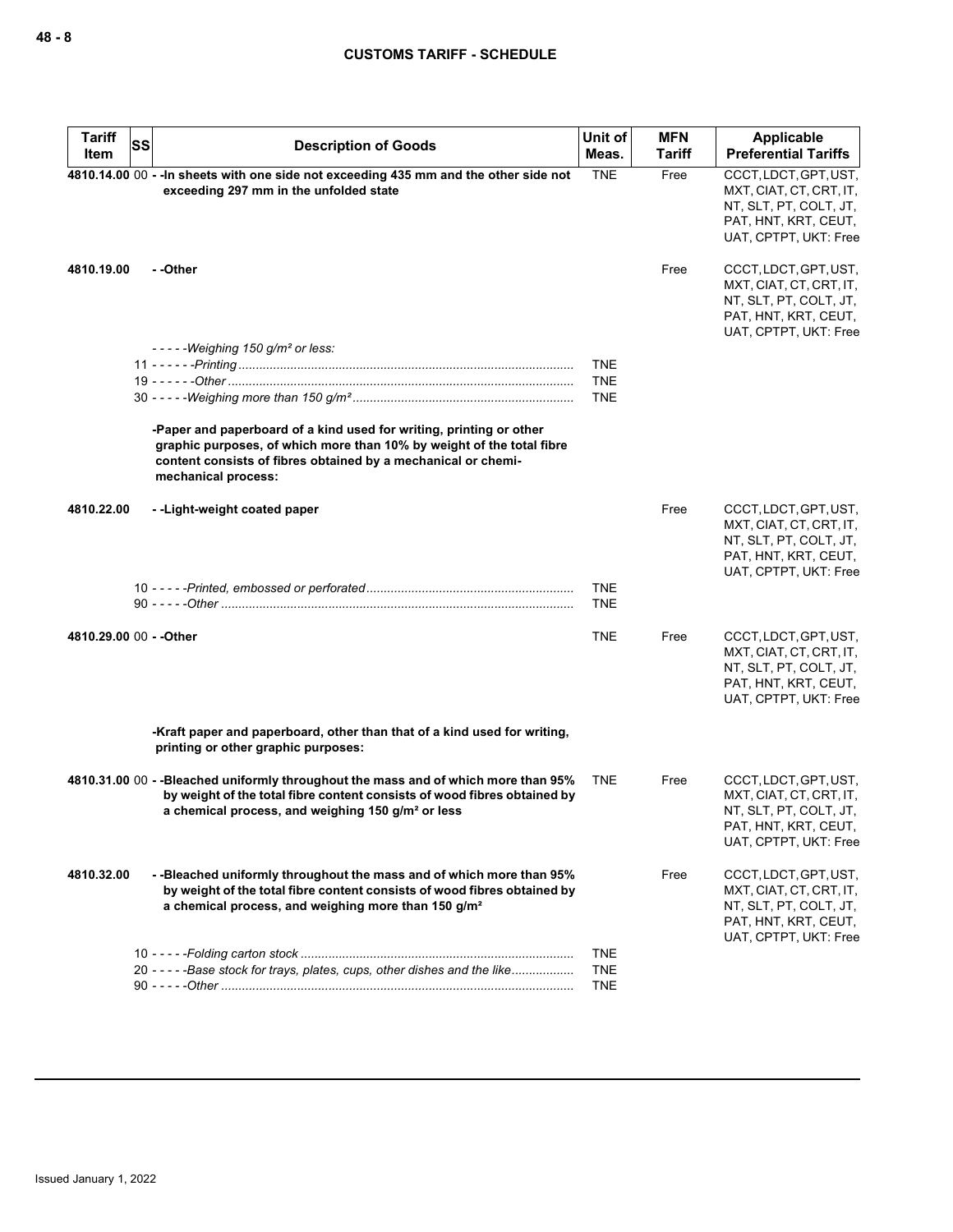| <b>Tariff</b> | <b>SS</b><br><b>Description of Goods</b>                                                                                                                                                                                                                                                           | Unit of                  | <b>MFN</b>    | <b>Applicable</b>                                                                                                           |
|---------------|----------------------------------------------------------------------------------------------------------------------------------------------------------------------------------------------------------------------------------------------------------------------------------------------------|--------------------------|---------------|-----------------------------------------------------------------------------------------------------------------------------|
| <b>Item</b>   |                                                                                                                                                                                                                                                                                                    | Meas.                    | <b>Tariff</b> | <b>Preferential Tariffs</b>                                                                                                 |
| 4810.39.00    | - -Other<br>30 - - - - - In strips or rolls of a width exceeding 15 cm or in rectangular (including<br>square) sheets with one side exceeding 36 cm and the other side<br>-Other paper and paperboard:                                                                                             | <b>TNE</b><br><b>TNE</b> | Free          | CCCT, LDCT, GPT, UST,<br>MXT, CIAT, CT, CRT, IT,<br>NT, SLT, PT, COLT, JT,<br>PAT, HNT, KRT, CEUT,<br>UAT, CPTPT, UKT: Free |
|               |                                                                                                                                                                                                                                                                                                    |                          |               |                                                                                                                             |
| 4810.92.00    | - -Multi-ply<br>10 - - - - - Electrocardiographic or electroencephalographic charts, printed, for                                                                                                                                                                                                  |                          | Free          | CCCT, LDCT, GPT, UST,<br>MXT, CIAT, CT, CRT, IT,<br>NT, SLT, PT, COLT, JT,<br>PAT, HNT, KRT, CEUT,<br>UAT, CPTPT, UKT: Free |
|               | self-recording apparatus; In strips or rolls of a width exceeding 15 cm or<br>in rectangular (including square) sheets with one side exceeding 36 cm<br>and the other side exceeding 15 cm in the unfolded state                                                                                   | <b>TNE</b>               |               |                                                                                                                             |
|               |                                                                                                                                                                                                                                                                                                    | <b>TNE</b><br><b>TNE</b> |               |                                                                                                                             |
|               | 4810.99.00 00 - - Other                                                                                                                                                                                                                                                                            | <b>TNE</b>               | Free          | CCCT, LDCT, GPT, UST,<br>MXT, CIAT, CT, CRT, IT,<br>NT, SLT, PT, COLT, JT,<br>PAT, HNT, KRT, CEUT,<br>UAT, CPTPT, UKT: Free |
| 48.11         | Paper, paperboard, cellulose wadding and webs of cellulose fibres,<br>coated, impregnated, covered, surface-coloured, surface-decorated or<br>printed, in rolls or rectangular (including square) sheets, of any size,<br>other than goods of the kind described in heading 48.03, 48.09 or 48.10. |                          |               |                                                                                                                             |
|               | 4811.10.00 00 -Tarred, bituminized or asphalted paper and paperboard                                                                                                                                                                                                                               | <b>TNE</b>               | Free          | CCCT, LDCT, GPT, UST,<br>MXT, CIAT, CT, CRT, IT,<br>NT, SLT, PT, COLT, JT,<br>PAT, HNT, KRT, CEUT,<br>UAT, CPTPT, UKT: Free |
|               | -Gummed or adhesive paper and paperboard:                                                                                                                                                                                                                                                          |                          |               |                                                                                                                             |
| 4811.41.00    | - -Self-adhesive                                                                                                                                                                                                                                                                                   |                          | Free          | CCCT, LDCT, GPT, UST,<br>MXT, CIAT, CT, CRT, IT,<br>NT, SLT, PT, COLT, JT,<br>PAT, HNT, KRT, CEUT,<br>UAT, CPTPT, UKT: Free |
|               |                                                                                                                                                                                                                                                                                                    | <b>TNE</b>               |               |                                                                                                                             |
|               |                                                                                                                                                                                                                                                                                                    | <b>TNE</b>               |               |                                                                                                                             |
|               | 4811.49.00 00 - - Other                                                                                                                                                                                                                                                                            | <b>TNE</b>               | Free          | CCCT, LDCT, GPT, UST,<br>MXT, CIAT, CT, CRT, IT,<br>NT, SLT, PT, COLT, JT,<br>PAT, HNT, KRT, CEUT,<br>UAT, CPTPT, UKT: Free |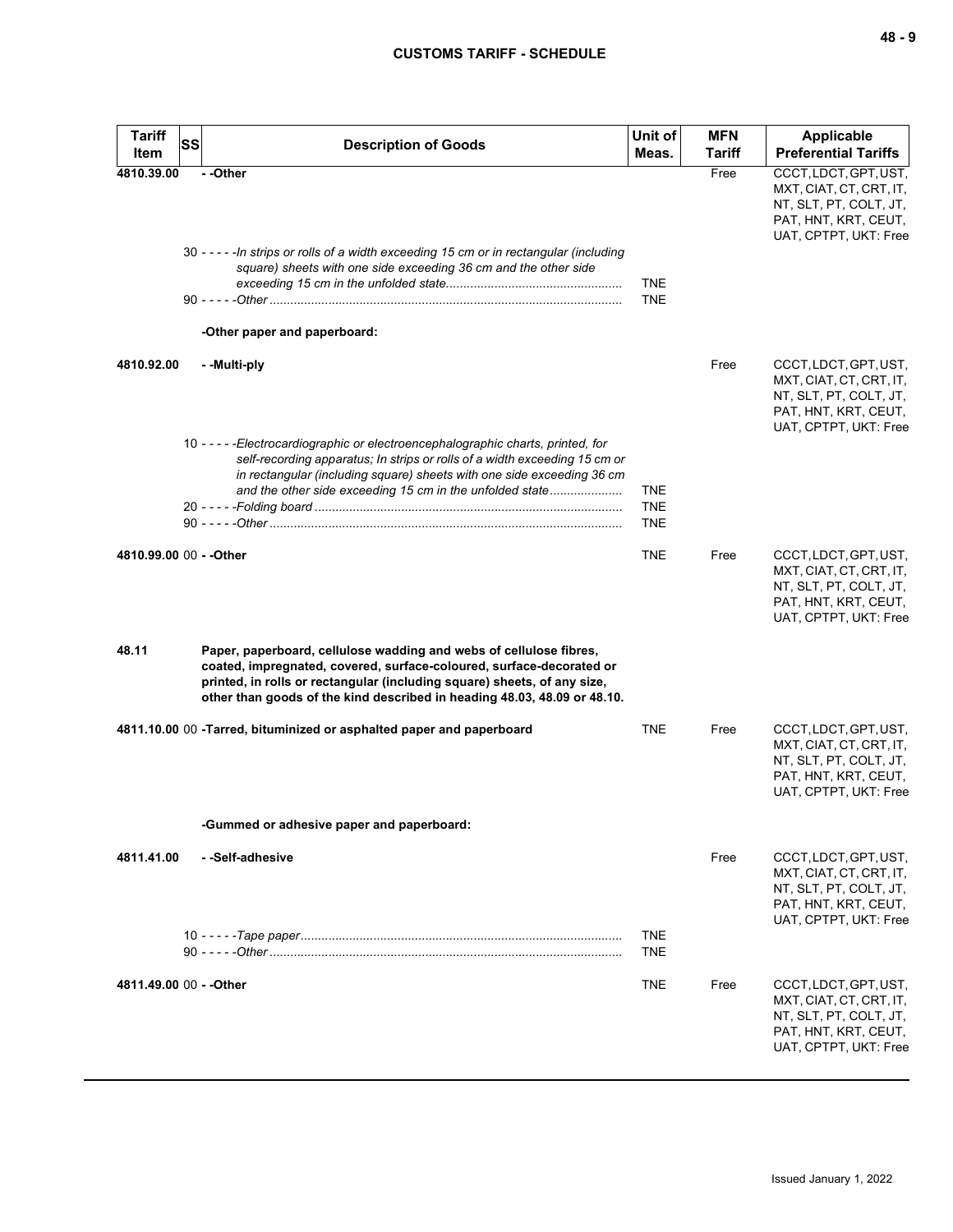| <b>Tariff</b><br>Item | <b>SS</b> | <b>Description of Goods</b>                                                                                                                                                                                                             | Unit of<br>Meas.         | <b>MFN</b><br><b>Tariff</b> | Applicable<br><b>Preferential Tariffs</b>                                                                                   |
|-----------------------|-----------|-----------------------------------------------------------------------------------------------------------------------------------------------------------------------------------------------------------------------------------------|--------------------------|-----------------------------|-----------------------------------------------------------------------------------------------------------------------------|
|                       |           | -Paper and paperboard coated, impregnated or covered with plastics<br>(excluding adhesives):                                                                                                                                            |                          |                             |                                                                                                                             |
| 4811.51.00            |           | --Bleached, weighing more than 150 g/m <sup>2</sup>                                                                                                                                                                                     |                          | Free                        | CCCT, LDCT, GPT, UST,<br>MXT, CIAT, CT, CRT, IT,<br>NT, SLT, PT, COLT, JT,<br>PAT, HNT, KRT, CEUT,<br>UAT, CPTPT, UKT: Free |
|                       |           | -----Solid bleached boxboard, not converted, in strips or rolls of a width<br>exceeding 15 cm or in rectangular (including square) sheets with one<br>side exceeding 36 cm and the other side exceeding 15 cm in the<br>unfolded state: |                          |                             |                                                                                                                             |
|                       |           | 11 - - - - - - Base stock, for milk cartons and other beverage containers, of a                                                                                                                                                         |                          |                             |                                                                                                                             |
|                       |           |                                                                                                                                                                                                                                         | <b>TNE</b>               |                             |                                                                                                                             |
|                       |           | 12 - - - - - - Folding carton stock, of a thickness of 0.3 mm or more                                                                                                                                                                   | <b>TNE</b>               |                             |                                                                                                                             |
|                       |           | 13 - - - - - - Base stock, for trays, plates, cups and other dishes and the like, of a                                                                                                                                                  |                          |                             |                                                                                                                             |
|                       |           |                                                                                                                                                                                                                                         | <b>TNE</b>               |                             |                                                                                                                             |
|                       |           |                                                                                                                                                                                                                                         | <b>TNE</b>               |                             |                                                                                                                             |
|                       |           |                                                                                                                                                                                                                                         | <b>TNE</b>               |                             |                                                                                                                             |
|                       |           | 80 - - - - - In strips or rolls of a width exceeding 15 cm or in rectangular (including<br>square) sheets with one side exceeding 36 cm and the other side                                                                              |                          |                             |                                                                                                                             |
|                       |           |                                                                                                                                                                                                                                         | <b>TNE</b>               |                             |                                                                                                                             |
|                       |           |                                                                                                                                                                                                                                         | <b>TNE</b>               |                             |                                                                                                                             |
| 4811.59.00            |           | - -Other                                                                                                                                                                                                                                |                          | Free                        | CCCT, LDCT, GPT, UST,<br>MXT, CIAT, CT, CRT, IT,<br>NT, SLT, PT, COLT, JT,<br>PAT, HNT, KRT, CEUT,<br>UAT, CPTPT, UKT: Free |
|                       |           | ----In strips or rolls of a width exceeding 15 cm or in rectangular (including<br>square) sheets with one side exceeding 36 cm and the other side<br>exceeding 15 cm in the unfolded state:                                             |                          |                             |                                                                                                                             |
|                       |           |                                                                                                                                                                                                                                         | <b>TNE</b>               |                             |                                                                                                                             |
|                       |           |                                                                                                                                                                                                                                         | <b>TNE</b>               |                             |                                                                                                                             |
|                       |           |                                                                                                                                                                                                                                         | <b>TNE</b>               |                             |                                                                                                                             |
|                       |           |                                                                                                                                                                                                                                         |                          |                             |                                                                                                                             |
| 4811.60.00            |           | -Paper and paperboard, coated, impregnated or covered with wax,<br>paraffin wax, stearin, oil or glycerol                                                                                                                               |                          | Free                        | CCCT, LDCT, GPT, UST,<br>MXT, CIAT, CT, CRT, IT,<br>NT, SLT, PT, COLT, JT,<br>PAT, HNT, KRT, CEUT,<br>UAT, CPTPT, UKT: Free |
|                       |           | 10 - - - - - In strips or rolls of a width exceeding 15 cm or in rectangular (including<br>square) sheets with one side exceeding 36 cm and the other side                                                                              |                          |                             |                                                                                                                             |
|                       |           |                                                                                                                                                                                                                                         | <b>TNE</b><br><b>TNE</b> |                             |                                                                                                                             |
| 4811.90.00            |           | -Other paper, paperboard, cellulose wadding and webs of cellulose<br>fibres                                                                                                                                                             |                          | Free                        | CCCT, LDCT, GPT, UST,<br>MXT, CIAT, CT, CRT, IT,                                                                            |
|                       |           |                                                                                                                                                                                                                                         |                          |                             | NT, SLT, PT, COLT, JT,<br>PAT, HNT, KRT, CEUT,<br>UAT, CPTPT, UKT: Free                                                     |
|                       |           | ----In strips or rolls of a width exceeding 15 cm or in rectangular (including<br>square) sheets with one side exceeding 36 cm and the other side<br>exceeding 15 cm in the unfolded state:                                             |                          |                             |                                                                                                                             |
|                       |           |                                                                                                                                                                                                                                         | <b>TNE</b>               |                             |                                                                                                                             |
|                       |           |                                                                                                                                                                                                                                         | <b>TNE</b>               |                             |                                                                                                                             |
|                       |           |                                                                                                                                                                                                                                         | <b>TNE</b>               |                             |                                                                                                                             |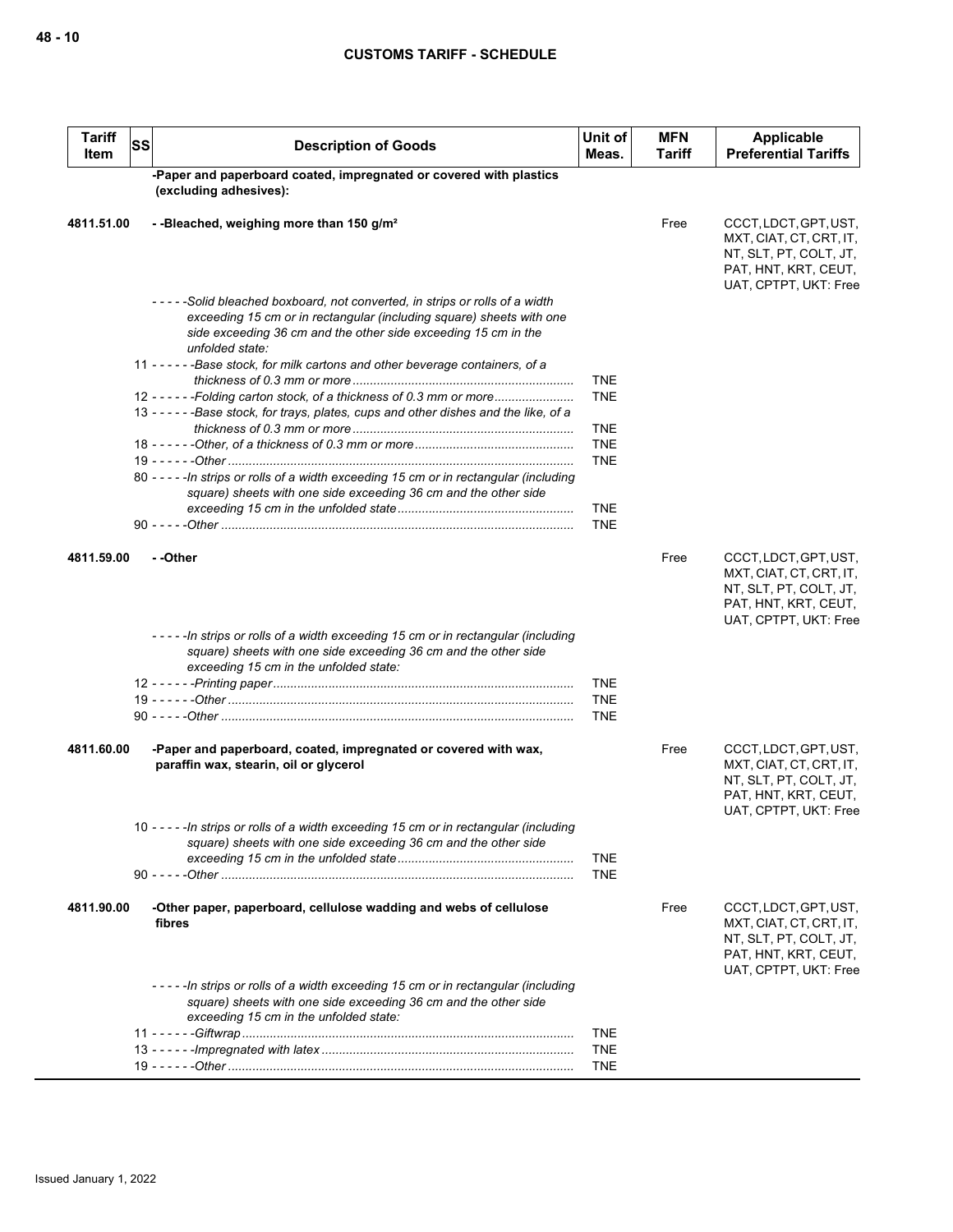| <b>Tariff</b><br>Item | <b>SS</b> | <b>Description of Goods</b>                                                                                                                                                                                       | Unit of<br>Meas. | <b>MFN</b><br>Tariff | <b>Applicable</b><br><b>Preferential Tariffs</b>                                                                            |
|-----------------------|-----------|-------------------------------------------------------------------------------------------------------------------------------------------------------------------------------------------------------------------|------------------|----------------------|-----------------------------------------------------------------------------------------------------------------------------|
|                       |           |                                                                                                                                                                                                                   | <b>TNE</b>       |                      |                                                                                                                             |
|                       |           | 4812.00.00 00 Filter blocks, slabs and plates, of paper pulp.                                                                                                                                                     | <b>TNE</b>       | Free                 | CCCT, LDCT, GPT, UST,<br>MXT, CIAT, CT, CRT, IT,<br>NT, SLT, PT, COLT, JT,<br>PAT, HNT, KRT, CEUT,<br>UAT, CPTPT, UKT: Free |
| 48.13                 |           | Cigarette paper, whether or not cut to size or in the form of booklets or<br>tubes.                                                                                                                               |                  |                      |                                                                                                                             |
|                       |           | 4813.10.00 00 - In the form of booklets or tubes                                                                                                                                                                  | <b>KGM</b>       | Free                 | CCCT, LDCT, GPT, UST,<br>MXT, CIAT, CT, CRT, IT,<br>NT, SLT, PT, COLT, JT,<br>PAT, HNT, KRT, CEUT,<br>UAT, CPTPT, UKT: Free |
|                       |           | 4813.20.00 00 - In rolls of a width not exceeding 5 cm                                                                                                                                                            | <b>KGM</b>       | Free                 | CCCT, LDCT, GPT, UST,<br>MXT, CIAT, CT, CRT, IT,<br>NT, SLT, PT, COLT, JT,<br>PAT, HNT, KRT, CEUT,<br>UAT, CPTPT, UKT: Free |
| 4813.90.00 00 -Other  |           |                                                                                                                                                                                                                   | <b>KGM</b>       | Free                 | CCCT, LDCT, GPT, UST,<br>MXT, CIAT, CT, CRT, IT,<br>NT, SLT, PT, COLT, JT,<br>PAT, HNT, KRT, CEUT,<br>UAT, CPTPT, UKT: Free |
| 48.14                 |           | Wallpaper and similar wall coverings; window transparencies of paper.                                                                                                                                             |                  |                      |                                                                                                                             |
|                       |           | 4814.20.00 00 - Wallpaper and similar wall coverings, consisting of paper coated or<br>covered, on the face side, with a grained, embossed, coloured, design-<br>printed or otherwise decorated layer of plastics | <b>KGM</b>       | Free                 | CCCT, LDCT, GPT, UST,<br>MXT, CIAT, CT, CRT, IT,<br>NT, SLT, PT, COLT, JT,<br>PAT, HNT, KRT, CEUT,<br>UAT, CPTPT, UKT: Free |
| 4814.90.00 00 -Other  |           |                                                                                                                                                                                                                   | KGM              | Free                 | CCCT, LDCT, GPT, UST,<br>MXT, CIAT, CT, CRT, IT,<br>NT, SLT, PT, COLT, JT,<br>PAT, HNT, KRT, CEUT,<br>UAT, CPTPT, UKT: Free |
| 48.16                 |           | Carbon paper, self-copy paper and other copying or transfer papers<br>(other than those of heading 48.09), duplicator stencils and offset plates,<br>of paper, whether or not put up in boxes.                    |                  |                      |                                                                                                                             |
|                       |           | 4816.20.00 00 -Self-copy paper                                                                                                                                                                                    | KGM              | Free                 | CCCT, LDCT, GPT, UST,<br>MXT, CIAT, CT, CRT, IT,<br>NT, SLT, PT, COLT, JT,<br>PAT, HNT, KRT, CEUT,<br>UAT, CPTPT, UKT: Free |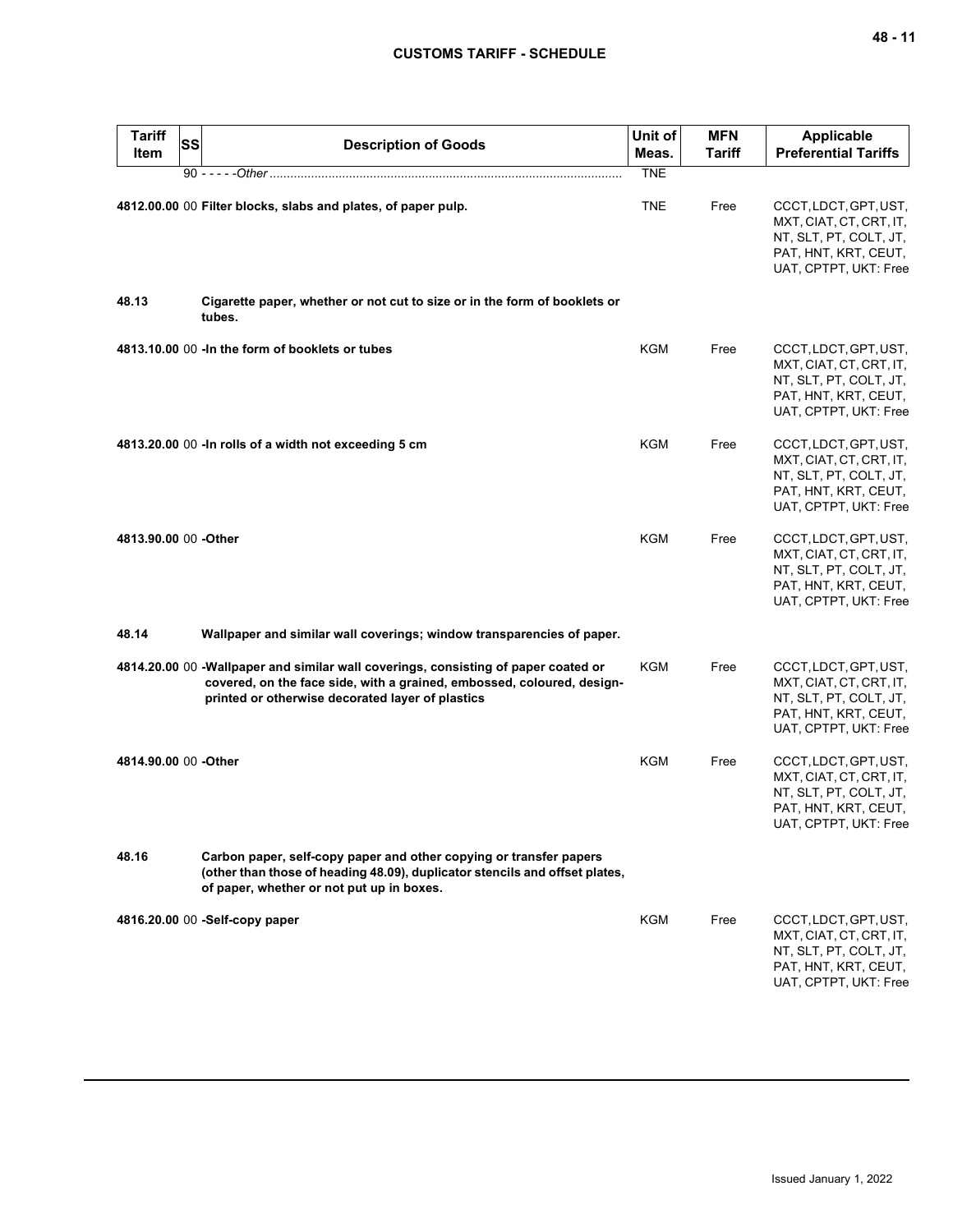| <b>Tariff</b>        | <b>SS</b><br><b>Description of Goods</b>                                                                                                                                                                                                                                                                                                                                                                                                                                     | Unit of                         | <b>MFN</b>    | <b>Applicable</b>                                                                                                           |
|----------------------|------------------------------------------------------------------------------------------------------------------------------------------------------------------------------------------------------------------------------------------------------------------------------------------------------------------------------------------------------------------------------------------------------------------------------------------------------------------------------|---------------------------------|---------------|-----------------------------------------------------------------------------------------------------------------------------|
| Item                 |                                                                                                                                                                                                                                                                                                                                                                                                                                                                              | Meas.                           | <b>Tariff</b> | <b>Preferential Tariffs</b>                                                                                                 |
| 4816.90.00 00 -Other |                                                                                                                                                                                                                                                                                                                                                                                                                                                                              | <b>KGM</b>                      | Free          | CCCT, LDCT, GPT, UST,<br>MXT, CIAT, CT, CRT, IT,<br>NT, SLT, PT, COLT, JT,<br>PAT, HNT, KRT, CEUT,<br>UAT, CPTPT, UKT: Free |
| 48.17                | Envelopes, letter cards, plain postcards and correspondence cards, of<br>paper or paperboard; boxes, pouches, wallets and writing<br>compendiums, of paper or paperboard, containing an assortment of<br>paper stationery.                                                                                                                                                                                                                                                   |                                 |               |                                                                                                                             |
|                      | 4817.10.00 00 - Envelopes                                                                                                                                                                                                                                                                                                                                                                                                                                                    | MIL                             | Free          | CCCT, LDCT, GPT, UST,<br>MXT, CIAT, CT, CRT, IT,<br>NT, SLT, PT, COLT, JT,<br>PAT, HNT, KRT, CEUT,<br>UAT, CPTPT, UKT: Free |
|                      | 4817.20.00 00 - Letter cards, plain postcards and correspondence cards                                                                                                                                                                                                                                                                                                                                                                                                       | KGM                             | Free          | CCCT, LDCT, GPT, UST,<br>MXT, CIAT, CT, CRT, IT,<br>NT, SLT, PT, COLT, JT,<br>PAT, HNT, KRT, CEUT,<br>UAT, CPTPT, UKT: Free |
|                      | 4817.30.00 00 -Boxes, pouches, wallets and writing compendiums, of paper or<br>paperboard, containing an assortment of paper stationery                                                                                                                                                                                                                                                                                                                                      | KGM                             | Free          | CCCT, LDCT, GPT, UST,<br>MXT, CIAT, CT, CRT, IT,<br>NT, SLT, PT, COLT, JT,<br>PAT, HNT, KRT, CEUT,<br>UAT, CPTPT, UKT: Free |
| 48.18                | Toilet paper and similar paper, cellulose wadding or webs of cellulose<br>fibres, of a kind used for household or sanitary purposes, in rolls of a<br>width not exceeding 36 cm, or cut to size or shape; handkerchiefs,<br>cleansing tissues, towels, tablecloths, serviettes, bed sheets and similar<br>household, sanitary or hospital articles, articles of apparel and clothing<br>accessories, of paper pulp, paper, cellulose wadding or webs of<br>cellulose fibres. |                                 |               |                                                                                                                             |
|                      | 4818.10.00 00 -Toilet paper                                                                                                                                                                                                                                                                                                                                                                                                                                                  | KGM                             | Free          | CCCT, LDCT, GPT, UST,<br>MXT, CIAT, CT, CRT, IT,<br>NT, SLT, PT, COLT, JT,<br>PAT, HNT, KRT, CEUT,<br>UAT, CPTPT, UKT: Free |
| 4818.20.00           | -Handkerchiefs, cleansing or facial tissues and towels                                                                                                                                                                                                                                                                                                                                                                                                                       |                                 | Free          | CCCT, LDCT, GPT, UST,<br>MXT, CIAT, CT, CRT, IT,<br>NT, SLT, PT, COLT, JT,<br>PAT, HNT, KRT, CEUT,<br>UAT, CPTPT, UKT: Free |
|                      |                                                                                                                                                                                                                                                                                                                                                                                                                                                                              | <b>KGM</b><br>KGM<br><b>KGM</b> |               |                                                                                                                             |
|                      | 4818.30.00 00 - Tablecloths and serviettes                                                                                                                                                                                                                                                                                                                                                                                                                                   | <b>KGM</b>                      | Free          | CCCT, LDCT, GPT, UST,<br>MXT, CIAT, CT, CRT, IT,<br>NT, SLT, PT, COLT, JT,<br>PAT, HNT, KRT, CEUT,<br>UAT, CPTPT, UKT: Free |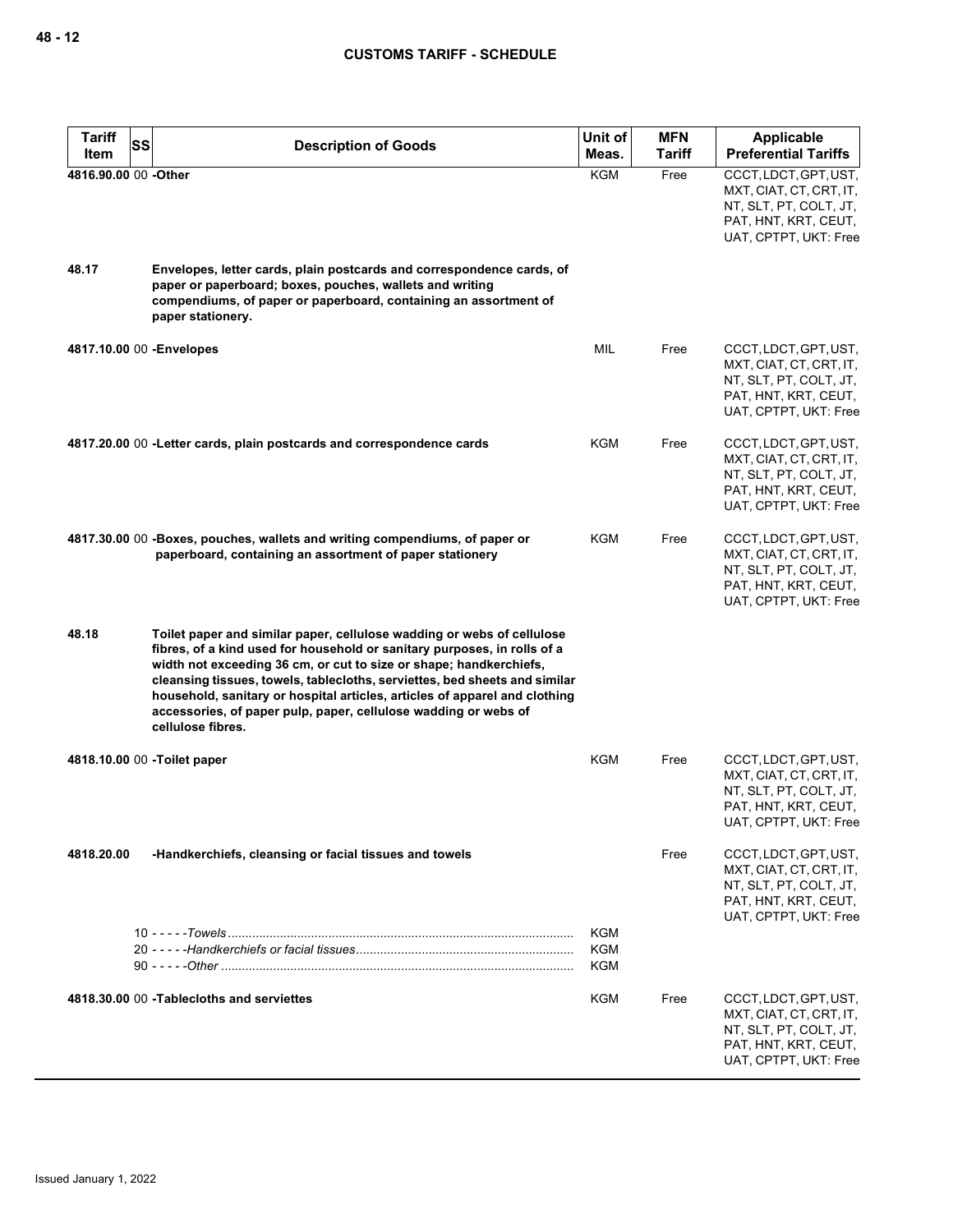| <b>Tariff</b><br>SS<br>Item | <b>Description of Goods</b>                                                                                                                                                                                                                                 | Unit of<br>Meas.  | <b>MFN</b><br>Tariff | <b>Applicable</b><br><b>Preferential Tariffs</b>                                                                                         |
|-----------------------------|-------------------------------------------------------------------------------------------------------------------------------------------------------------------------------------------------------------------------------------------------------------|-------------------|----------------------|------------------------------------------------------------------------------------------------------------------------------------------|
|                             | 4818.50.00 00 - Articles of apparel and clothing accessories                                                                                                                                                                                                | KGM               | Free                 | CCCT, LDCT, GPT, UST,<br>MXT, CIAT, CT, CRT, IT,<br>NT, SLT, PT, COLT, JT,<br>PAT, HNT, KRT, CEUT,<br>UAT, CPTPT, UKT: Free              |
| 4818.90.00 00 - Other       |                                                                                                                                                                                                                                                             | KGM               | Free                 | CCCT, LDCT, GPT, UST,<br>MXT, CIAT, CT, CRT, IT,<br>NT, SLT, PT, COLT, JT,<br>PAT, HNT, KRT, CEUT,<br>UAT, CPTPT, UKT: Free              |
| 48.19                       | Cartons, boxes, cases, bags and other packing containers, of paper,<br>paperboard, cellulose wadding or webs of cellulose fibres; box files,<br>letter trays, and similar articles, of paper or paperboard of a kind used in<br>offices, shops or the like. |                   |                      |                                                                                                                                          |
| 4819.10.00                  | -Cartons, boxes and cases, of corrugated paper or paperboard                                                                                                                                                                                                |                   | Free                 | CCCT, LDCT, GPT, UST,<br>MXT, CIAT, CT, CRT, IT,<br>NT, SLT, PT, COLT, JT,<br>PAT, HNT, KRT, CEUT,<br>UAT, CPTPT, UKT: Free              |
|                             |                                                                                                                                                                                                                                                             | KGM<br>KGM        |                      |                                                                                                                                          |
| 4819.20.00                  | -Folding cartons, boxes and cases, of non-corrugated paper or<br>paperboard                                                                                                                                                                                 |                   | Free                 | CCCT, LDCT, GPT, UST,<br>MXT, CIAT, CT, CRT, IT,<br>NT, SLT, PT, COLT, JT,<br>PAT, HNT, KRT, CEUT,<br>UAT, CPTPT, UKT: Free              |
|                             |                                                                                                                                                                                                                                                             | KGM<br><b>KGM</b> |                      |                                                                                                                                          |
| 4819.30.00                  | -Sacks and bags, having a base of a width of 40 cm or more                                                                                                                                                                                                  | MIL               | Free                 | CCCT, LDCT, GPT, UST,<br>MXT, CIAT, CT, CRT, IT,<br>NT, SLT, PT, COLT, JT,<br>PAT, HNT, KRT, CEUT,<br>UAT, CPTPT, UKT: Free              |
|                             |                                                                                                                                                                                                                                                             | MIL               |                      |                                                                                                                                          |
| 4819.40.00                  | -Other sacks and bags, including cones                                                                                                                                                                                                                      |                   | Free                 | AUT, NZT, CCCT, LDCT,<br>GPT, UST, MXT, CIAT,<br>CT, CRT, IT, NT, SLT, PT,<br>COLT, JT, PAT, HNT,<br>KRT, CEUT, UAT,<br>CPTPT, UKT: Free |
|                             |                                                                                                                                                                                                                                                             | KGM               |                      |                                                                                                                                          |
|                             |                                                                                                                                                                                                                                                             | MIL               |                      |                                                                                                                                          |
|                             |                                                                                                                                                                                                                                                             | MIL<br>KGM        |                      |                                                                                                                                          |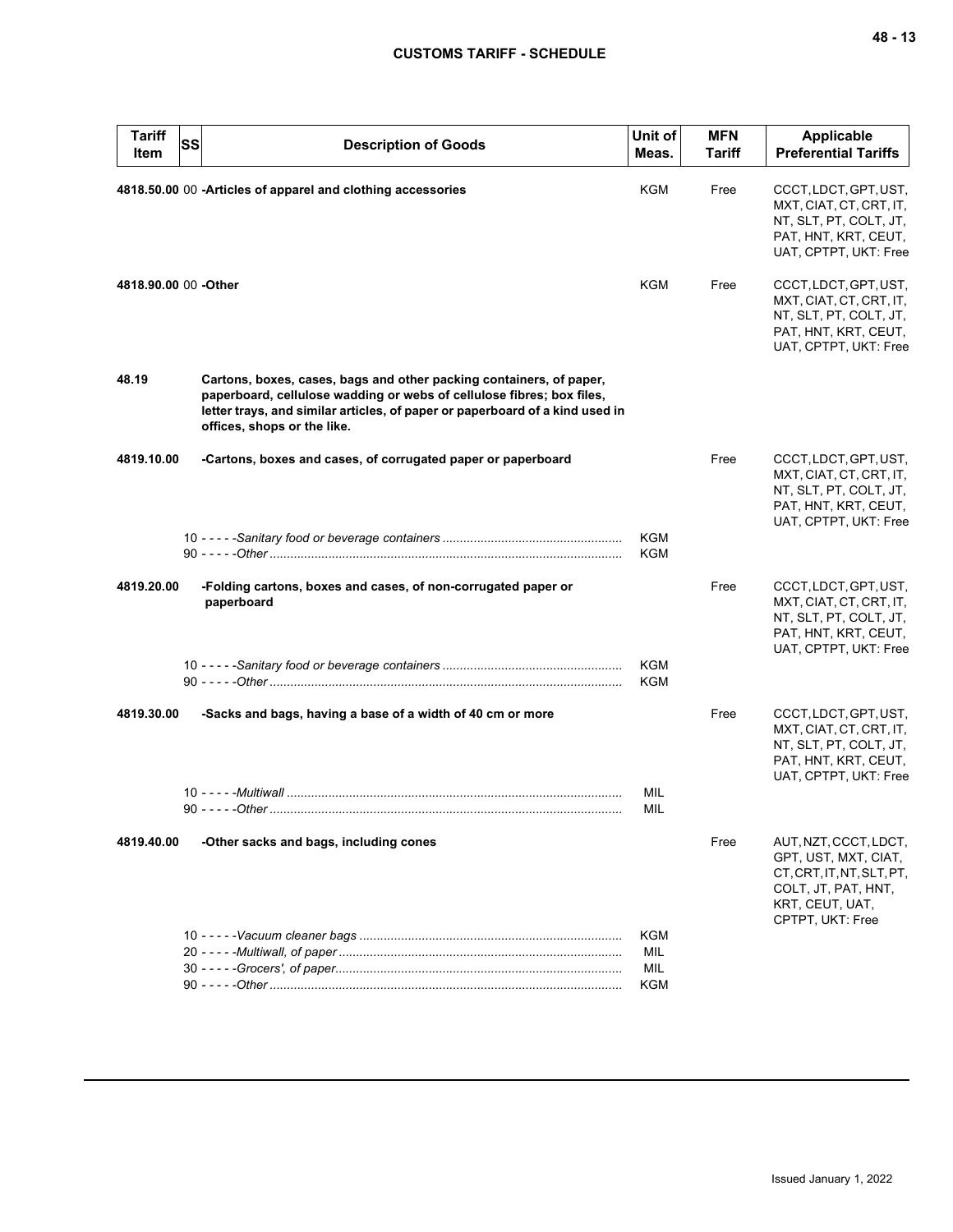| <b>Tariff</b><br><b>SS</b> | <b>Description of Goods</b>                                                                                                                                                                                                                                                                                                                                                                                                | Unit of                  | <b>MFN</b>    | Applicable                                                                                                                  |
|----------------------------|----------------------------------------------------------------------------------------------------------------------------------------------------------------------------------------------------------------------------------------------------------------------------------------------------------------------------------------------------------------------------------------------------------------------------|--------------------------|---------------|-----------------------------------------------------------------------------------------------------------------------------|
| Item                       |                                                                                                                                                                                                                                                                                                                                                                                                                            | Meas.                    | <b>Tariff</b> | <b>Preferential Tariffs</b>                                                                                                 |
| 4819.50.00                 | -Other packing containers, including record sleeves                                                                                                                                                                                                                                                                                                                                                                        |                          | Free          | CCCT, LDCT, GPT, UST,<br>MXT, CIAT, CT, CRT, IT,<br>NT, SLT, PT, COLT, JT,<br>PAT, HNT, KRT, CEUT,<br>UAT, CPTPT, UKT: Free |
|                            |                                                                                                                                                                                                                                                                                                                                                                                                                            | <b>KGM</b><br><b>KGM</b> |               |                                                                                                                             |
|                            | 4819.60.00 00 -Box files, letter trays, storage boxes and similar articles, of a kind used<br>in offices, shops or the like                                                                                                                                                                                                                                                                                                | <b>KGM</b>               | Free          | CCCT, LDCT, GPT, UST,<br>MXT, CIAT, CT, CRT, IT,<br>NT, SLT, PT, COLT, JT,<br>PAT, HNT, KRT, CEUT,<br>UAT, CPTPT, UKT: Free |
| 48.20                      | Registers, account books, note books, order books, receipt books, letter<br>pads, memorandum pads, diaries and similar articles, exercise books,<br>blotting-pads, binders (loose-leaf or other), folders, file covers, manifold<br>business forms, interleaved carbon sets and other articles of stationery,<br>of paper or paperboard; albums for samples or for collections and book<br>covers, of paper or paperboard. |                          |               |                                                                                                                             |
|                            | 4820.10.00 00 -Registers, account books, note books, order books, receipt books,<br>letter pads, memorandum pads, diaries and similar articles                                                                                                                                                                                                                                                                             | <b>NMB</b>               | Free          | CCCT, LDCT, GPT, UST,<br>MXT, CIAT, CT, CRT, IT,<br>NT, SLT, PT, COLT, JT,<br>PAT, HNT, KRT, CEUT,<br>UAT, CPTPT, UKT: Free |
|                            | 4820.20.00 00 - Exercise books                                                                                                                                                                                                                                                                                                                                                                                             | <b>NMB</b>               | Free          | CCCT, LDCT, GPT, UST,<br>MXT, CIAT, CT, CRT, IT,<br>NT, SLT, PT, COLT, JT,<br>PAT, HNT, KRT, CEUT,<br>UAT, CPTPT, UKT: Free |
| 4820.30.00                 | -Binders (other than book covers), folders and file covers                                                                                                                                                                                                                                                                                                                                                                 |                          | Free          | CCCT, LDCT, GPT, UST,<br>MXT, CIAT, CT, CRT, IT,<br>NT, SLT, PT, COLT, JT,<br>PAT, HNT, KRT, CEUT,<br>UAT, CPTPT, UKT: Free |
|                            |                                                                                                                                                                                                                                                                                                                                                                                                                            | <b>KGM</b><br><b>KGM</b> |               |                                                                                                                             |
|                            | 4820.40.00 00 -Manifold business forms and interleaved carbon sets                                                                                                                                                                                                                                                                                                                                                         | <b>KGM</b>               | Free          | CCCT, LDCT, GPT, UST,<br>MXT, CIAT, CT, CRT, IT,<br>NT, SLT, PT, COLT, JT,<br>PAT, HNT, KRT, CEUT,<br>UAT, CPTPT, UKT: Free |
|                            | 4820.50.00 00 -Albums for samples or for collections                                                                                                                                                                                                                                                                                                                                                                       | <b>NMB</b>               | Free          | CCCT, LDCT, GPT, UST,<br>MXT, CIAT, CT, CRT, IT,<br>NT, SLT, PT, COLT, JT,<br>PAT, HNT, KRT, CEUT,<br>UAT, CPTPT, UKT: Free |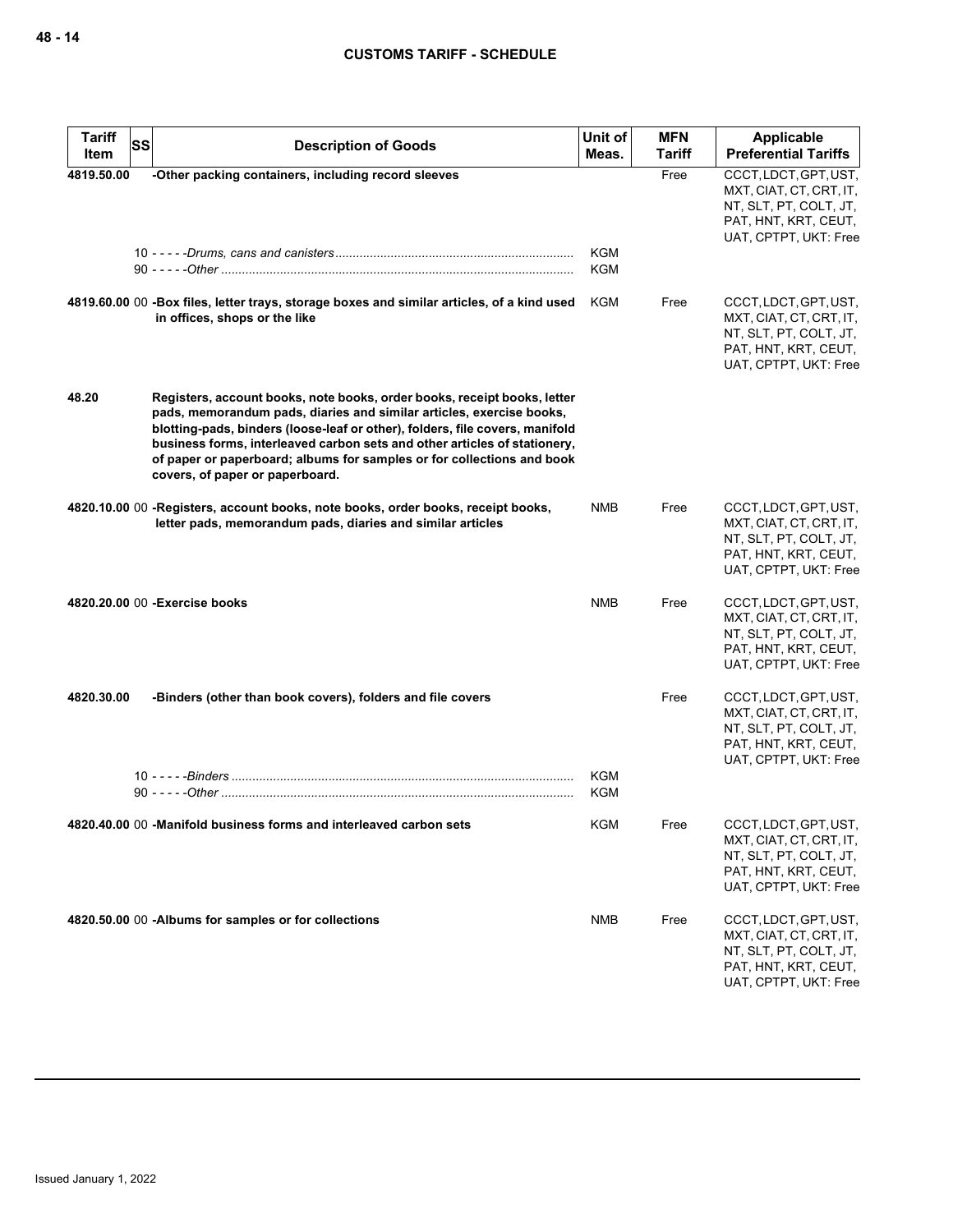| <b>Tariff</b><br>SS<br>Item | <b>Description of Goods</b>                                                                                                                                                                          | Unit of<br>Meas. | <b>MFN</b><br>Tariff | Applicable<br><b>Preferential Tariffs</b>                                                                                   |
|-----------------------------|------------------------------------------------------------------------------------------------------------------------------------------------------------------------------------------------------|------------------|----------------------|-----------------------------------------------------------------------------------------------------------------------------|
| 4820.90.00 00 -Other        |                                                                                                                                                                                                      | KGM              | Free                 | CCCT, LDCT, GPT, UST,<br>MXT, CIAT, CT, CRT, IT,<br>NT, SLT, PT, COLT, JT,<br>PAT, HNT, KRT, CEUT,<br>UAT, CPTPT, UKT: Free |
| 48.21                       | Paper or paperboard labels of all kinds, whether or not printed.                                                                                                                                     |                  |                      |                                                                                                                             |
| 4821.10.00 00 -Printed      |                                                                                                                                                                                                      | KGM              | Free                 | CCCT, LDCT, GPT, UST,<br>MXT, CIAT, CT, CRT, IT,<br>NT, SLT, PT, COLT, JT,<br>PAT, HNT, KRT, CEUT,<br>UAT, CPTPT, UKT: Free |
| 4821.90.00 00 -Other        |                                                                                                                                                                                                      | <b>KGM</b>       | Free                 | CCCT, LDCT, GPT, UST,<br>MXT, CIAT, CT, CRT, IT,<br>NT, SLT, PT, COLT, JT,<br>PAT, HNT, KRT, CEUT,<br>UAT, CPTPT, UKT: Free |
| 48.22                       | Bobbins, spools, cops and similar supports of paper pulp, paper or<br>paperboard (whether or not perforated or hardened).                                                                            |                  |                      |                                                                                                                             |
|                             | 4822.10.00 00 -Of a kind used for winding textile yarn                                                                                                                                               | <b>KGM</b>       | Free                 | CCCT, LDCT, GPT, UST,<br>MXT, CIAT, CT, CRT, IT,<br>NT, SLT, PT, COLT, JT,<br>PAT, HNT, KRT, CEUT,<br>UAT, CPTPT, UKT: Free |
| 4822.90.00 00 -Other        |                                                                                                                                                                                                      | <b>KGM</b>       | Free                 | CCCT, LDCT, GPT, UST,<br>MXT, CIAT, CT, CRT, IT,<br>NT, SLT, PT, COLT, JT,<br>PAT, HNT, KRT, CEUT,<br>UAT, CPTPT, UKT: Free |
| 48.23                       | Other paper, paperboard, cellulose wadding and webs of cellulose<br>fibres, cut to size or shape; other articles of paper pulp, paper,<br>paperboard, cellulose wadding or webs of cellulose fibres. |                  |                      |                                                                                                                             |
|                             | 4823.20.00 00 - Filter paper and paperboard                                                                                                                                                          | <b>KGM</b>       | Free                 | CCCT, LDCT, GPT, UST,<br>MXT, CIAT, CT, CRT, IT,<br>NT, SLT, PT, COLT, JT,<br>PAT, HNT, KRT, CEUT,<br>UAT, CPTPT, UKT: Free |
|                             | 4823.40.00 00 -Rolls, sheets and dials, printed for self-recording apparatus                                                                                                                         | KGM              | Free                 | CCCT, LDCT, GPT, UST,<br>MXT, CIAT, CT, CRT, IT,<br>NT, SLT, PT, COLT, JT,<br>PAT, HNT, KRT, CEUT,<br>UAT, CPTPT, UKT: Free |

**-Trays, dishes, plates, cups and the like, of paper or paperboard:**